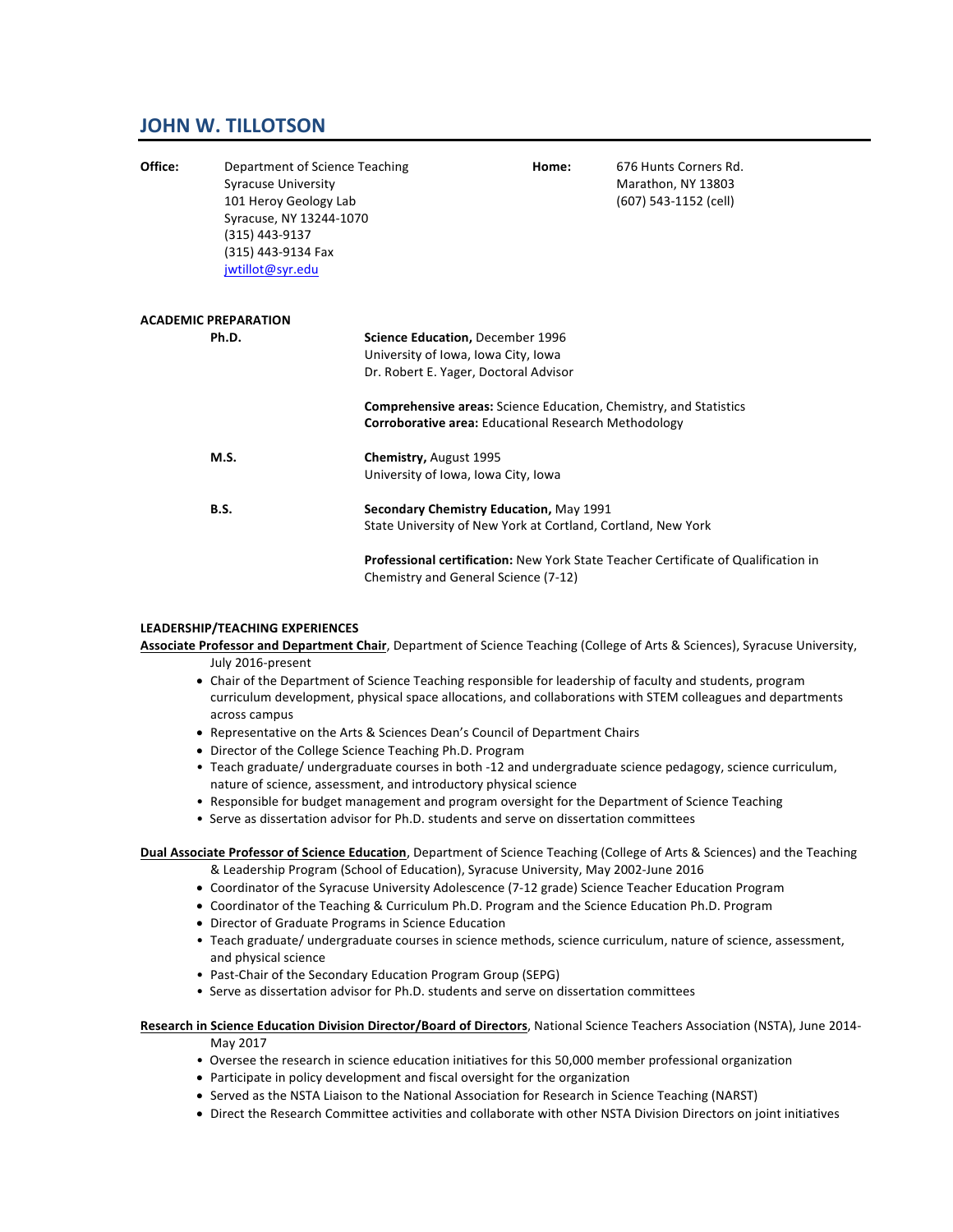**President**, Association for Science Teacher Education (ASTE), January 2012- January 2013

- Provided organizational leadership and led policy development efforts for this 900 member organization
- Contributed to the development of the ASTE annual budget
- Served as the ASTE Liaison to the National Science Teachers Association (NSTA) Alliance of Affiliates
- Assisted with the creation of the annual ASTE Conference program and plenary speaker selection

**Executive Director**, National Association for Research in Science Teaching (NARST), August 1, 2001- April 30, 2007

- Responsible for annual budget preparation for the 1,800 member organization
	- Orchestrated annual board meetings and national conferences
	- Developed and enacted policy in consultation with the board of directors
	- Carried out official communications for the organization

**Dual Assistant Professor of Science Education**, Department of Science Teaching and the Teaching & Leadership Program, Syracuse University, August 1996-2002

- Supervised middle and secondary science teachers during separate student teaching placements
- Advise 30-40 undergraduate and graduate students each semester
- Coordinate the Academy of Science Educators for the Professional Development School

**Science Methods Instructor**, University of Iowa, Science Education Center, 1993-1996

- Taught Secondary Science Methods I course as the lead instructor in a weekly seminar with an accompanying practicum component
- Assisted with Secondary Science Methods II as a Ph.D. intern

**Field Experience Supervisor**, University of Iowa, Science Education Center, 1994-1996

• Supervised up to fifteen science methods students during their field-based practicum teaching in elementary, middle, and secondary school classrooms

Adjunct Chemistry Instructor, Cornell College, Mt. Vernon, Iowa, 1993-1996

- Instructed undergraduate students in general chemistry laboratory course and the accompanying pre-lab discussion
- Assisted in revising chemistry laboratory curriculum to reflect an inquiry-based approach

#### Adjunct Chemistry Professor-Distance Learning Program, Kirkwood Community College, Cedar Rapids, Iowa, 1992-1995

- Taught introductory chemistry in a distance education setting utilizing two-way, interactive videoconferencing technology broadcasting to ten sites simultaneously
- Developed science activities and curriculum materials to facilitate student learning in a distance education environment for high school and community college chemistry students

Adjunct Chemistry Professor-Guided Self-Study Program, Kirkwood Community College, Cedar Rapids, Iowa, 1992-1996

- Evaluated work of students taking introductory chemistry through correspondence study
- Provided assistance to students via telephone, e-mail, written communications, and in-person help sessions

Teaching Assistant, University of Iowa, Department of Chemistry, 1991-1992 and 1994-1995

- Instructed students in general chemistry lab for four semesters
- Received the University of Iowa Outstanding TA Award for excellence in teaching undergraduates

Teacher, Marathon Central School, Marathon, New York, 1991

- Hired as a permanent, long-term substitute to replace a teacher on leave
- Taught eighth grade mathematics, junior high technology, and high school consumer mathematics

**Substitute Science Teacher**, Cortland Junior-Senior High School, Cortland, New York, 1991

• Served as a substitute teacher in each of the science subject areas at both the junior high and high school levels

**Chemistry Student Teacher**, Cortland Junior-Senior High School, Cortland, New York, 1991

- Taught three sections of regents chemistry to 11th and 12th grade students
- Taught two sections of non-regents chemistry using the *ChemCom* curriculum materials

**Chemistry Practicum Teacher**, Moravia Central School, Moravia, New York, 1990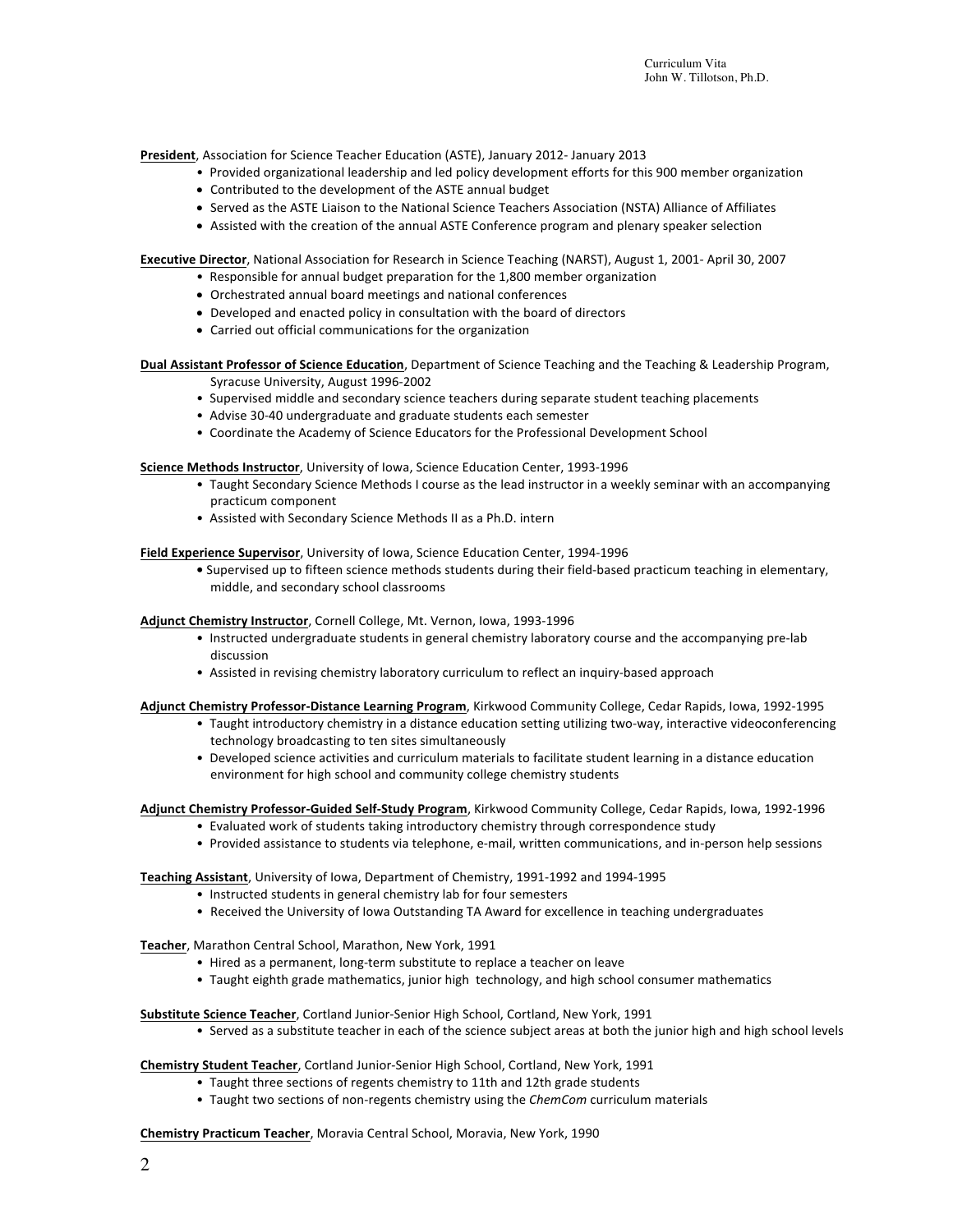• Observed and taught regents chemistry lessons to 11th and 12th grade students as part of required field practicum assignment

### Science Teacher Intern, Marathon Central School, Marathon, New York, 1989

- Initiated a cooperative internship experience through SUNY Cortland with a high school chemistry and physics teacher
- Observed and taught both regents chemistry and regents physics lessons

#### **COURSES TAUGHT AT SYRACUSE UNIVERSITY**

- ❖ SCE 718 Curriculum Problems in Science
- ❖ SCE 789 Seminar in Science Education Research
- v SCE 413/613 Methods and Curriculum in Teaching Science
- ◆ SCE 600 Selected Topics: Current Research Literature in Science Education
- v SED 415/615 Teacher Development- Science
- SCE 616 Assessment and Data-Driven Instruction
- ❖ SCE 737 Methods and Materials in Teaching Physical Science
- ❖ PHY 399 Practicum and Seminar in Physics Education
- v CAS 101 First-Year Forum
- ◆ SED 340/640 Participation in the Professional Development School- Science
- ❖ SCE 614 The Nature of Science in Science Education
- v EDU 508 Standard/Candidacy Student Teaching- Science
- ❖ SCI 544 Teaching College Science
- ◆ SCI 105 Quests & Questions: Physical Science Phenomena II

### **VISITING SCHOLARS HOSTED**

- **Dr. Devrim Guven**, Bogazici University, Istanbul Turkey, August 2014-August 2015
- **►** Dr. Ozge Aydin, Dumlupinar University, Kutahya, Turkey. February 2015- May 2015

#### **GRANT EXPERIENCE**

#### **Awarded/Pending Grant Projects**

- National Science Foundation Grant, \$999,976 Grant Award #1644148, October 1, 2016—September 30, 2019). "The Strategic **Undergraduate STEM Talent Acceleration Initiative (SUSTAIN)."** Principal Investigator on this grant project along with Co-PIs Dr. Jason Wiles, Department of Biology, Syracuse University; Dr. Karin Ruhlandt, Dean of Arts & Sciences, Syracuse University; and Dr. Kandace Salomone, Associate Dean of Arts & Sciences, Syracuse University. This proposal was submitted to the NSF S-STEM competition and provide scholarships and robust professional development programming for thirty talented STEM majors who are low-income, high-achieving freshman and sophomores at Syracuse University. The research component will explore the socialization experiences of undergraduate students within the STEM culture as well as examine changes in the pedagogical beliefs and practices of undergraduate STEM faculty as a result of participation in integrated professional development experiences.
- Higher Education Development (HED) Africa-U.S. Higher Education Initiative Planning Grant, \$50,000 (October 1, **2009** - September 30, 2010). "Syracuse University and Kenyatta University-Building Capacity Through **Quality Teacher Preparation."** Co-Principal Investigator on this grant project along with Drs. Joanna Masingila (PI), and Co-PIs Agnes Gathumbi, Penina Kamina, Moses Ochanji, Patrick Kimani, Jerry Mager, Joe Shedd, and Zaline Roy-Campbell. This project involves developing a collaborative research agenda shared across the two universities focused on improving the quality of teacher education programs at both institutions.
- National Science Foundation Grant, \$900,000 (Grant Award #0934841, June 1, 2009 May 31, 2014). "The Syracuse **University Noyce Scholars Program for Science and Mathematics Teachers (SU-Noyce)."** Principal Investigator on this grant project along with Co-PIs Drs. Joanna Masingila, Eileen Strempel, Jason Wiles, and Sharon Dotger, Syracuse University. This highly competitive National Science Foundation grant will allow Syracuse University to place STEM Education graduates in rural and urban schools where there is a critical shortage of highly qualified science and mathematics teachers and provide summer internships for talented STEM undergraduates to assist with K-12 science and mathematics enrichment programs.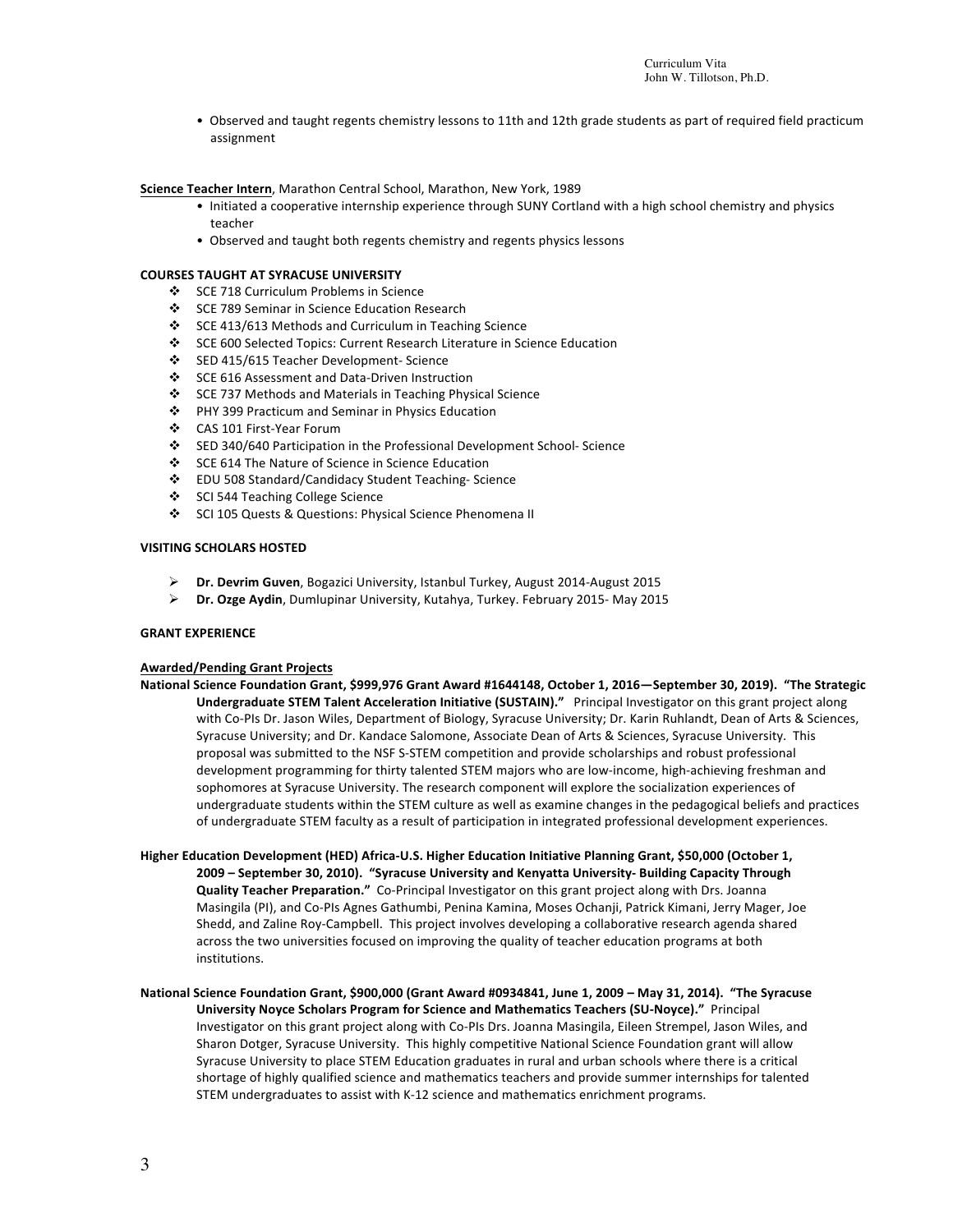- National Science Foundation Grant, \$2,484,400 (Grant Award # 0455819, July 1, 2005- June 30, 2010). "Investigating the Meaningfulness of Preservice Programs Across the Continuum of Teaching (IMPPACT) in Science Education." Principal Investigator on this grant project along with Co-PI Dr. Scott Samson, Department of Earth Sciences, Syracuse University. This project was funded through the NSF- Teacher Professional Continuum (Category I- Research) competition. The research study involves three major research universities studying the impact of science teacher education programs on science teachers' beliefs and classroom practices at various stages of their professional careers.
- National Science Foundation Grant, \$127,201 (September 2004-August 2007). "Incorporation of Modern NMR Spectroscopy into the Chemistry Curriculum of a Four-year Undergraduate Institution." Lead project evaluator on this grant proposal along with Drs. M. Hoffman (PI), and Co-PIs M. Heitz, and M. Logan from SUNY Brockport. This CCLI National Science Foundation grant was designed to integrate NMR technology in undergraduate chemistry courses at SUNY Brockport.
- Goals 2000 Pre-Service Grant, \$144,010 (NYSED Grant # 0275-01-7008), (September 1, 2000- December 31, 2001). "Upstate High Needs Rural Schools Consortium." Principal Investigator. This project involved fourteen high-needs rural school districts in NYS, Syracuse University, Cornell University- Rural Schools Program, and the NYS Dept. of Education. Provided stipends for Syracuse University preservice science teachers and doctoral students to investigate the characteristics of effective science education programs, as well as the impact of the new MST Standards, on highneeds rural school districts in New York State. Conducted professional development workshops for inservice science teachers from high-needs rural schools across New York State to promote inquiry-based science instruction. Utilized videoconferencing technology (live, two-way audio and video) in both the delivery of professional development training and the research data collection efforts.
- Preparing Tomorrow's Teachers to Use Technology Grant, \$1,400,000 (OERI Grant), (June 1, 2000- August 31, 2003). "Content in Action Through Technology for Tomorrow's Teachers." Project Co-Director along with Dr. Pat Tinto and Co-Principal Investigators Dr. Steven Bossert and Dr. Joseph Shedd, Syracuse University School of Education. Project supported technology integration into our teacher education programs and to prepare future teachers with the necessary technology skills to be effective K-12 educators.
- Goals 2000 Pre-Service Grant, \$163,865 (NYSED Grant # 0277-00-0020), (July 1, 1999- August 31, 2000). "Upstate High Needs Rural Schools Consortium." Principal Investigator. Project involved five rural schools in NYS, Syracuse University, Cornell University- Rural Schools Program, and the NYS Dept. of Education. The goal of this grant project was to assist rural science teachers in realigning their science curricula to meet the NYS MST Standards. Syracuse University preservice science teachers worked as interns in each of the five rural school districts assisting with all phases of the project. An action research model was used to study the process of teacher change.
- Camille and Henry Dreyfus Foundation Grant, \$46,737 (December 1998-June 2000). "A Collaborative Learning Approach: Undergraduate Structure Determination and Computational Analysis." Co-Principal Investigator with Dr. Karin Ruhlandt-Senge, Department of Chemistry, Syracuse University, and Drs. R. Planalp, E. Wong, and E. Abrams, University of New Hampshire.

Project evaluator for the educational component of the grant linking Syracuse University students with peers at the University of New Hampshire in collaborative chemistry research. Responsible for creating and conducting the research plan, data collection, data analysis, and reporting phases of the project. Investigated the impact of the project on students' understanding of the nature of science.

Teacher Education Alliance of the Iowa Distance Education Alliance Grant, \$500 (July 1993 - September 1994). "A Study of How Teaching Via the Iowa Communications Network Impacts the Pedagogical Practices and Technological **Concerns of Science Teachers Participating in the I.D.E.A. Star Schools Project."** Co-Principal Investigator along with Laura Henriques. This research project explored how using two-way videoconferencing technology as a delivery mechanism impacted science teachers' beliefs and classroom practices, as well as their technological self-efficacy.

### **Grants Proposals Not Funded**

- National Science Foundation Grant, \$799,135 (not funded). "Investigating the Meaningfulness of Preservice Programs Across the Continuum of Teaching (IMPPACT) in in New York State (IMPPACT-NYS)." Principal Investigator on this grant proposal along with Co-PI Dr. Jason Wiles, Department of Biology, Syracuse University. Submitted August 2015.
- National Science Foundation, \$522,652 (not funded). "GSE/RES: Assessing the Impact of Socialization, Programmatic Influences, and Research Experiences on the Career Aspirations of STEM Doctoral Students (ASPIRE).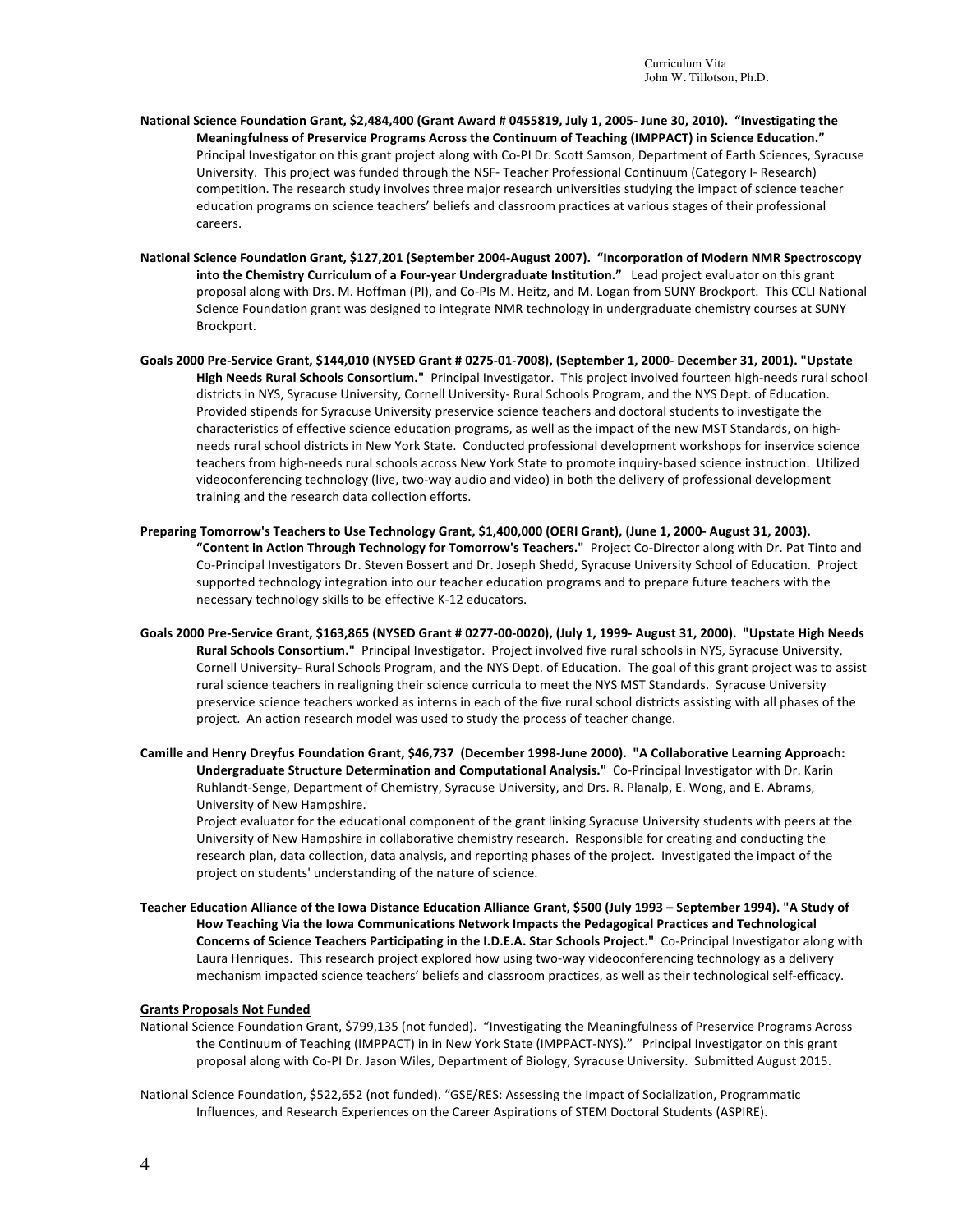Principal Investigator along with Drs. Shobha Bhatia, Department of Civil Engineering, and Katharine Lewis, Department of Biology, at Syracuse University. Submitted February 2012.

- National Science Foundation, \$597,165 (not funded). "STIMULATE II Science Training Immersive Modules for University Learning Around Teacher Education." Co-Principal Investigator along with Drs. Len Annetta (PI) and James Minogue (Co-PI) at North Carolina State University and Kent Crippen (Co-PI) at University of Nevada-Las Vegas. Submitted February 2010
- Howard Hughes Medical Institute (HHMI)-Undergraduate Science Education Initiative, \$2,192,927 (not funded). "Laboratory for Integrated Learning in the Sciences (LILS) Project." Co-Principal Investigator on this grant proposal along with Drs. James Spencer (PI), Jason Wiles (Co-PI), Roy Welch (Co-PI), Martin Forstner (Co-PI), and Liviu Movileanu (Co-PI), Syracuse University College of Arts & Sciences. Submitted March 2010.
- National Science Foundation, \$848,790 (not funded), "Enhancing Readiness and Imagination in a Digital Era (eRIDE). Co-Principal Investigator along with Dr. Jing Lei (PI). Submitted November 2008.
- National Science Foundation, \$25,000,000 (not funded), "Center for Forecasting Change in Societal Threats." Co-Principal Investigator along with Drs. Margaret Hermann (PI), Pramod Varshney (Co-PI), Philip Schrodt (Co-PI), and Gustavo Roig (Co-PI). Submitted October 2008.
- National Science Foundation, \$3,000,000 (not funded), "GK-12 Why Matter Matters: Bringing Underserved Populations to the Molecular Sciences in Secondary Schools." Co- Principal Investigator along with Drs. Jon Zubieta (PI), Jorge Outeirino (Co-PI), Karin Ruhlandt-Senge (Co-PI), and Mark Braiman (Co-PI). Submitted July 2008.
- United States Department of Education, Institute for Education Sciences, \$3,000,000, (not funded) "Enhanced Technology Integration Support for K-8 Educators of Math and Science (ENTISE)" Co-Principal Investigator along with Dr. Tiffany Koszalka (PI). Submitted May 2007.
- National Science Foundation, (not funded) "PIRE: Investigating the Development of Case-based Reasoning in Beginning Secondary Mathematics and Science Teachers in the U.S. and Kenya Through the Use of Multi-Media Case Studies." Co-Principal Investigator along with Joanna Masingila (PI), Moses Ochanji, and Mutindi Ndunda (Co-PIs). Submitted December 2006.
- National Science Foundation, \$669,385, (not funded) "Advancing Talent through Activities in Science (ATTRACTS): A Community-based Approach to Advancing Science Learning for  $7<sup>th</sup>$  and  $8<sup>th</sup>$  Graders." Co-Principal Investigator along with Lena Kochian (PI) and Daniel Lowengard, Larry Leatherman, Martha Garcia-Murillo (Co-PIs). Submitted June 2006.
- National Science Foundation Grant, \$485,901 (not funded) "Tracking Success Strategies of Women Engineering Faculty: A Study in Persistence." Principal Investigator with Dr. Shobha Bhatia. Submitted November 2005.
- Howard Hughes Medical Institute Undergraduate Science Education Grant, \$2,000,000 (not funded). "Improving Access to the Life Sciences." Co-Principal Investigator along with Drs. John Russell, Don Torrence, Eric Schiff, Laurel Carney, Larry Wolf, and Kandace Salomone. Submitted October 2005.
- National Science Foundation Grant, \$375,878 (not funded) "Wastewater Treatment Bimolecular Database Project." Co-Principal Investigator with Drs. Christine Kelly, Curtis Lajoie, and Barbara Shelly. Submitted October 2002.
- National Science Foundation Grant, \$761,979 (not funded) "New Door: Accelerated Mathematics and Science Teacher Preparation Project." Co-Principal Investigator with Drs. Joe Shedd, and Joanna Masingila. Submitted May 2002.
- National Science Foundation Grant, \$880,552 (not funded) "DEM-Learning Through Enrichment and Academic Development in Syracuse." Project consultant with Drs. S. Bhatia, J. Duah-Agyeman, E. Gilligan, & L. Alvut. Submitted March 2002.
- New York State Education Department, Targeted Instructional Staff Development Grant, \$286,148 (not funded) "The Southern Onondaga/Cortland County Small Schools Collaborative." Co-Principal Investigator with Dr. Laura Payne-Bourcy, Syracuse University Office of Professional Development. Submitted September 2000.
- National Science Foundation-Research on Learning Environments Planning Grant, \$1,500,000 (not funded) "Transition to Increasingly Complex Science and Mathematics Learning." Dr. J. Michael Spector, Principal Investigator. I was to serve as the Project Coordinator in charge of the research team and K-12 school partnerships. Submitted June 2000.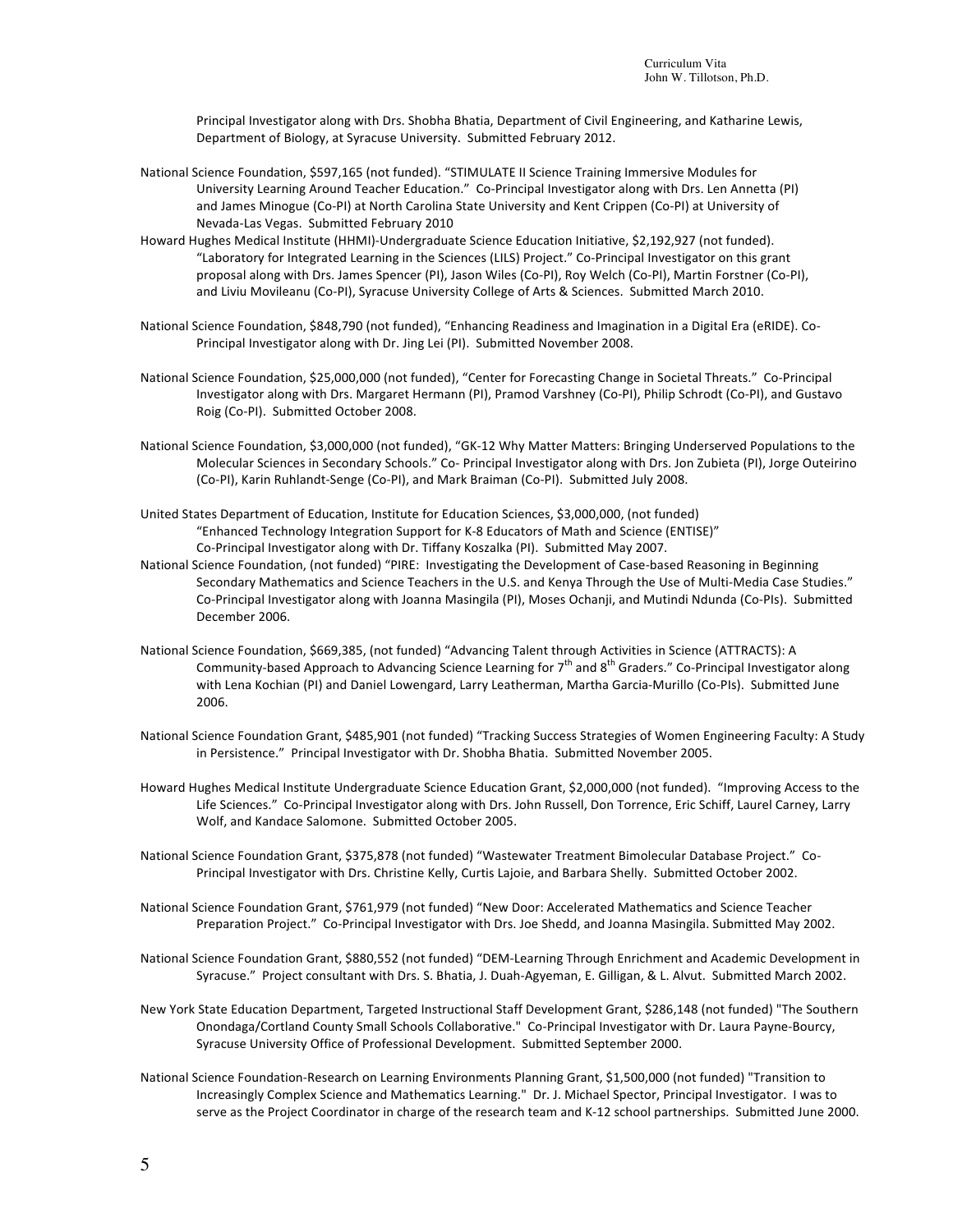### **RESEARCH EXPERIENCE**

- Research Co-Investigator, "Understanding the Impact of Socioscientific Issues on Pre-service Science Teacher Development"
	- Conducted a year-long investigation in partnership with Dr. Devrim Guven, Bogazici University- Turkey, of preservice science teachers who participated in a series of professional development modules that specifically engaged them in learning about socioscientificc issues
	- Used repeated cycles of qualitative interviews, multiple classroom videotaped lessons, and a delayed focus-group interview to examine how these pre-service science teachers' beliefs about pedagogy, curriculum and assessment were influenced as a result of their efforts to design, teach and evaluate SSI lessons during their secondary science field placement

Research Investigator, "The Rookies: A Case Study of Three First-Year Science Teachers in a High-Needs Rural School."

- Conducted a year-long case study of three novice science teachers who were all completing their first year of teaching in a high-needs rural school located in a small community in the northeast U.S.
- Used qualitative interviewing techniques, extended classroom videotaping, lesson study sessions, and student work sampling to identify how their sense of efficacy and professional identity evolved

Principal Investigator, "Investigating the Meaningfulness of Preservice Programs Across the Continuum of Teaching in Science *Education (IMPPACT Project)*"

- A multi-university, longitudinal research study examining the impact of key interventions within pre-service science teachers education programs on science teachers' beliefs and classroom practices across key stages of the career continuum
- Sample of 150 teachers across three major research universities representing different geographic regions of the U.S. spread across four separate experience cohorts: 1) those entering teacher education; 2) those in the candidacy stage of student teaching; 3) induction science teachers in their first 1-2 years of their career; and 4) post-induction teachers in years with 5 or more years of teaching experience

### Principal Investigator, "A Longitudinal Study of Science Teacher Education Graduates."

- Study aimed at studying changes in science teachers' knowledge and skills from their preservice program into their first years of inservice teaching
- Sample of 30 science teacher graduates from 1997-present from a major northeastern university who are in their first 1-5 years of grade secondary teaching

Principal Investigator, Salish II Project: Investigating the Impact of a State-mandated Regents Science Curriculum on Teachers' *Beliefs and Pedagogical Decision-making*, Syracuse University, Department of Science Teaching, 1996-1998.

- Designed an investigation involving preservice science education students, their cooperating teachers, and school administrators
- Conducted surveys, interviews, focus groups, and stimulated recall sessions to explore the influence of the Regents science curriculum on teaching beliefs and behaviors
- Studied the impact of the Regents system on the manner in which cooperating teachers mentor student teachers

Research Associate, *Salish I Research Project*, University of Iowa, Science Education Center, 1993-1996

- Directed the data collection, data management, and data analysis efforts for a project involving sixteen new science teachers and approximately 1400 grade 7-12 students
- Assisted in drafting the Salish research design plan and the Salish teacher and student instrumentation packages

Research Assistant, *Scope, Sequence, & Coordination Project*, University of Iowa, Science Education Center, 1992-1993

- Involved with assessment component of this teacher enhancement project developing authentic assessment strategies for use in science classrooms
- Carried out survey research regarding various aspects of the project that went into the *Iowa SS&C Assessment Report 1990-1993*
- Assisted in coordinating the SS&C Summer Leadership Conferences held for project participants

**Chemistry Laboratory Technician**, University of Iowa, Department of Chemistry, Summer 1994 and 1995

- Performed laboratory procedures related to the isolation of purified lactoperoxidase enzyme from raw cow's milk, and thyroid peroxidase from pig thyroid tissue
- Utilized techniques of dialysis and column chromatography during procedure
- Analyzed degree of purification of enzyme using Ultraviolet/Visible spectrometry

Research Investigator, Postmodernism and Science Education Study, University of Iowa, Science Education Center, 1995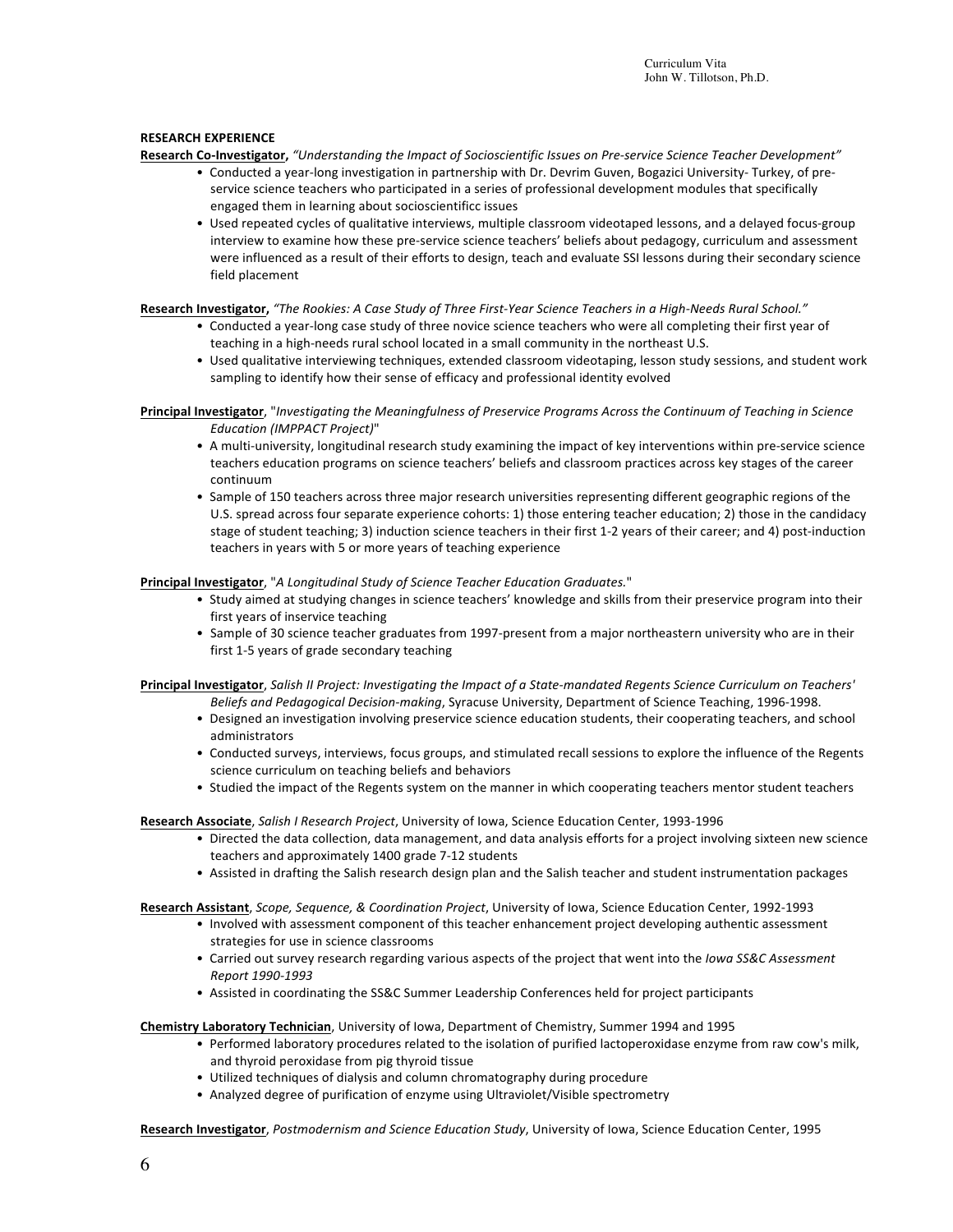Curriculum Vita John W. Tillotson, Ph.D.

• Carried out a qualitative study examining the beliefs held by practicing scientists and science educators concerning issues of multiculturalism, feminism, and gender equity as they pertain to the field of science

Research Assistant, *Star Schools Project*, University of Iowa, Science Education Center, 1993

- Involved in the planning and implementation of a science curriculum institute for ninety-nine lowa teachers preparing to teach distance education science courses
- Conducted a pre and post-institute assessment of the effectiveness of the workshop

**Co-Principal Investigator**, *Distance Education Research Grant*, University of Iowa, Science Education Center, 1993-1994

- Co-authored a grant to receive funding for a study involving distance education science teachers
- Examined effects of distance education training, comparisons of distance science teaching to traditional teaching, and teachers' perceptions of the overall viability of distance education technology as a means of delivering science instruction

Research Investigator, Perceptions of School Safety Study, University of Iowa, Science Education Center, 1994

- Conducted a qualitative case study of the varying perceptions of school safety from the perspective of students, parents, teachers, and administrators within a single school community
- Final report of the study requested by Iowa Governor's office to inform policy initiatives in Iowa

# **PUBLICATIONS**

### **Book Chapters**

- Yore, L., Henriques, L., Crawford, B., Smith, L., Zwiep, S., Tillotson, J.W. (2008) Selecting and using inquiry approaches to teach science in elementary, middle and secondary schools. In E. Abrams, S. Southerland, & P. Silva (Eds.) Inquiry in the Classroom: Realities and Opportunities. Greenwich, CT: Information Age Publishing.
- Tillotson, J.W., Ochanji, M.K., & Diana, T. (2004). Reflecting on the game: Action research in science education. In J. Weld (Ed.) The Game of Science Education. Boston, MA: Allyn & Bacon.
- Tillotson, J.W., & Kluth, P. (2003). Auto mechanics in the physics lab: Science education for all. In P. Kluth, D. Straut, & D. Biklen (Eds.). Access to Academics. New Jersey: Lawrence Earlbaum.

### **Reports**

- Young, M.J., & Tillotson, J.W. (2008, June). Negotiating a path to the professoriate: A study of mechanical engineers. Proceedings of the Annual American Society for Engineering Education (ASEE) Conference, Pittsburg, PA.
- Tillotson, J.W., & Olmstead, S. (1998). Investigating the impact of a state-mandated science curriculum on teachers' beliefs and decision-making. In J.B. Robinson, & R.E. Yager (Eds.) Translating and Using Research for Improving Teacher Education in Science and Mathematics, p. 83-89. Chautauqua ISTEP Research Project, OERI, US Department of Education.

### **Refereed Articles**

- Gardner, M., Tillotson, J.W., Abrams, N., McGee, G., & Hogan, E. (in review). Integrated knowledge-based laboratory transforms first-year biology and chemistry experiences. Journal of College Science Teaching.
- Barry, D., & Tillotson, J.W. (revise and resubmit). "Mentoring future university scientists: The role of socialization in the development of a professional identity." Electronic Journal of Science Education.
- Tillotson, J.W., & Dolphin, G.R. (in review). "The rookies: A case study of three first-year science teachers in a rural school." Journal of Science Teacher Education.
- Dolphin, G. R., & Tillotson, J. W. (2015). "Uncentering" teacher beliefs: The expressed epistemologies of secondary science teachers and how they relate to teacher practice. International Journal of Environmental and Science Education, 10(1), 21-38. doi: 10.12973ijese.2015.228a
- Tillotson, J.W., & Young, M.J. (2013). The IMPPACT Project: A model for studying how pre-service program experiences influence science teachers' beliefs and practices. International Journal of Education in Mathematics, Science and Technology, 1(3), 148-162.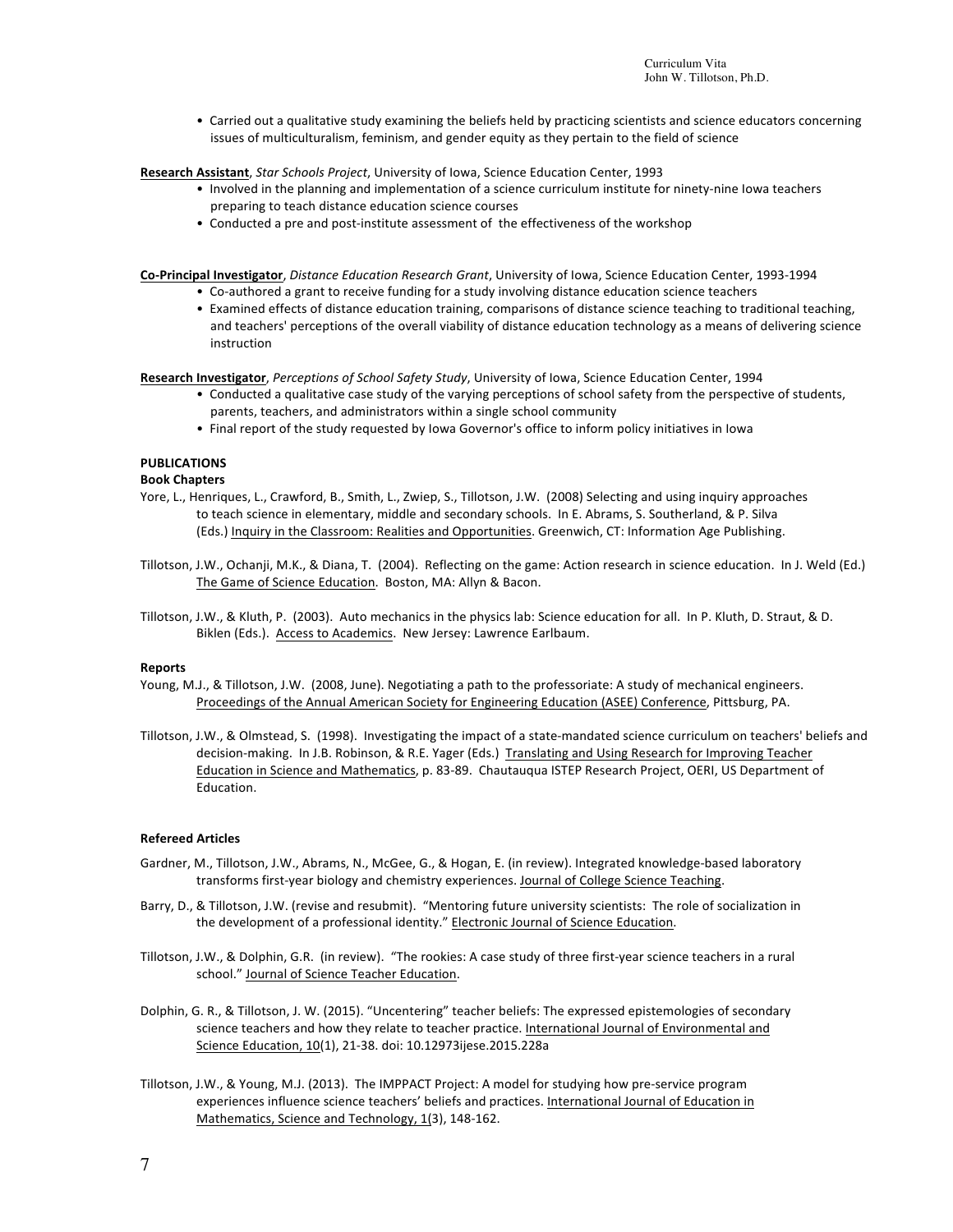- Dilworth, P., Donaldson, A., George, M., Knezak, D., Searson, M., Starkweather, K., Strutchens, M., Tillotson, J., & Robinson, S. (2012). Edictorial: Preparing teachers for tomorrow's technologies. Contemporary Issues in Technology and Teacher Education, 12(1), 1-5.
- Dilworth, P., Donaldson, A., George, M., Knezak, D., Searson, M., Starkweather, K., Strutchens, M., Tillotson, J., & Robinson, S. (2012). A framework for instructional innovation in the preparation of tomorrow's teachers." Journal of Digitial Learning in Teacher Education, 28(4), 130-132.
- Dotger, S., Dotger, B., & Tillotson, J.W. (2010). Examining how pre-service science teachers navigate simulated parent-teacher conversations on evolution and intelligent design. Science Education, 94, 552-570.
- Preczewski, P.J., Mittler, A., & Tillotson, J.W. (2009, July). Perspectives of German and US students as they make meaning of science in their everyday lives. International Journal of Environmental & Science Education, 4(3), 247-258.
- Udermann, B., Spratt, K. Donelson, R., Mayer, J., Graves, J., & Tillotson, J.W. (2004). Can a patient educational book change behavior and reduce pain in chronic low back pain patients? Spine, 4, 425-435.
- Tillotson, J.W. (2000). Studying the game: Action research in science education. The Clearing House, 74(1), 31-34.
- Simmons, P.E., Emory, A., Carter, T, Coker, T, Finnegan, B., Crocket, D., Richardson, L., Yager, R., Craven, J, Tillotson, J.W., Brunkhorst, H., Twiest, M., et al. (1999). Beginning teachers: Beliefs and actions. Journal of Research in Science Teaching, 36(8), 930-954.
- Monhardt, R.M., Tillotson, J.W., & Veronesi, P. (1999). Same destination, different journeys: A comparison of male and female views on becoming and being a scientist. International Journal of Science Education, 21(5), 533-551.
- Colburn, A., & Tillotson, J.W. (1998). A case study for use in science methods courses. Journal of Science Teacher Education, 9(2), 153-164.
- Yager, R.E., Dunkhase, J., Tillotson, J.W., & Glass, L.W. (1995). Science-technology reform via distance education technology. Tech Trends, 40(5), 19-22.
- Adams, P.E., & Tillotson, J.W. (1995). Why research in the service of science teacher preparation is needed. Journal of Research in Science Teaching, 32(5), 441-443.
- Monhardt, B., Tillotson, J.W., & Veronesi, P.D. (1995). Safe by definition. The American School Board Journal, 182 (2), 32-34.
- Tillotson, J.W., & Henriques, L. (1994). Teaching science at a distance: The teacher's perspective. In M.R. Simonson, C. Schlosser, & M. Anderson (Eds.), Encyclopedia of Distance Education Research in Iowa, pp. 167-175. Ames, IA: Iowa State University, Teacher Education Alliance of the Iowa Distance Education Alliance.

#### **Manuscripts in-progress**

- Guven, D., & Tillotson, J.W. (in preparation). Exploring preservice science teachers' socio-scientific issues based teaching practices: A multi-case study. Manuscript in preparation for the Journal of Science Teacher Education.
- Tillotson, J.W., Burgess, T., Dunk, R., Dunston, T., Fantacone, D., Gardner, M., Karam, L., McGovern, K., & Serna, G. (in preparation). Examining undergraduate STEM instructors' perceptions of their roles and responsibilities as teachers. Manuscript in preparation for the Journal of College Science Teaching.
- Tillotson, J.W., & Aydin, O. (in preparation). Assessing the influence of secondary science teachers' background characteristics and pre-service experiences on teacher development. Manuscript in preparation for the International Journal of Education in Mathematics, Science and Technology.
- Tillotson, J.W., Barry, D., & Young, M.J. (in preparation). Science teachers' beliefs about reformed teaching and learning: A quantitative analysis using the BARSTL questionnaire. Manuscript in preparation for the Journal of Science Teacher Education.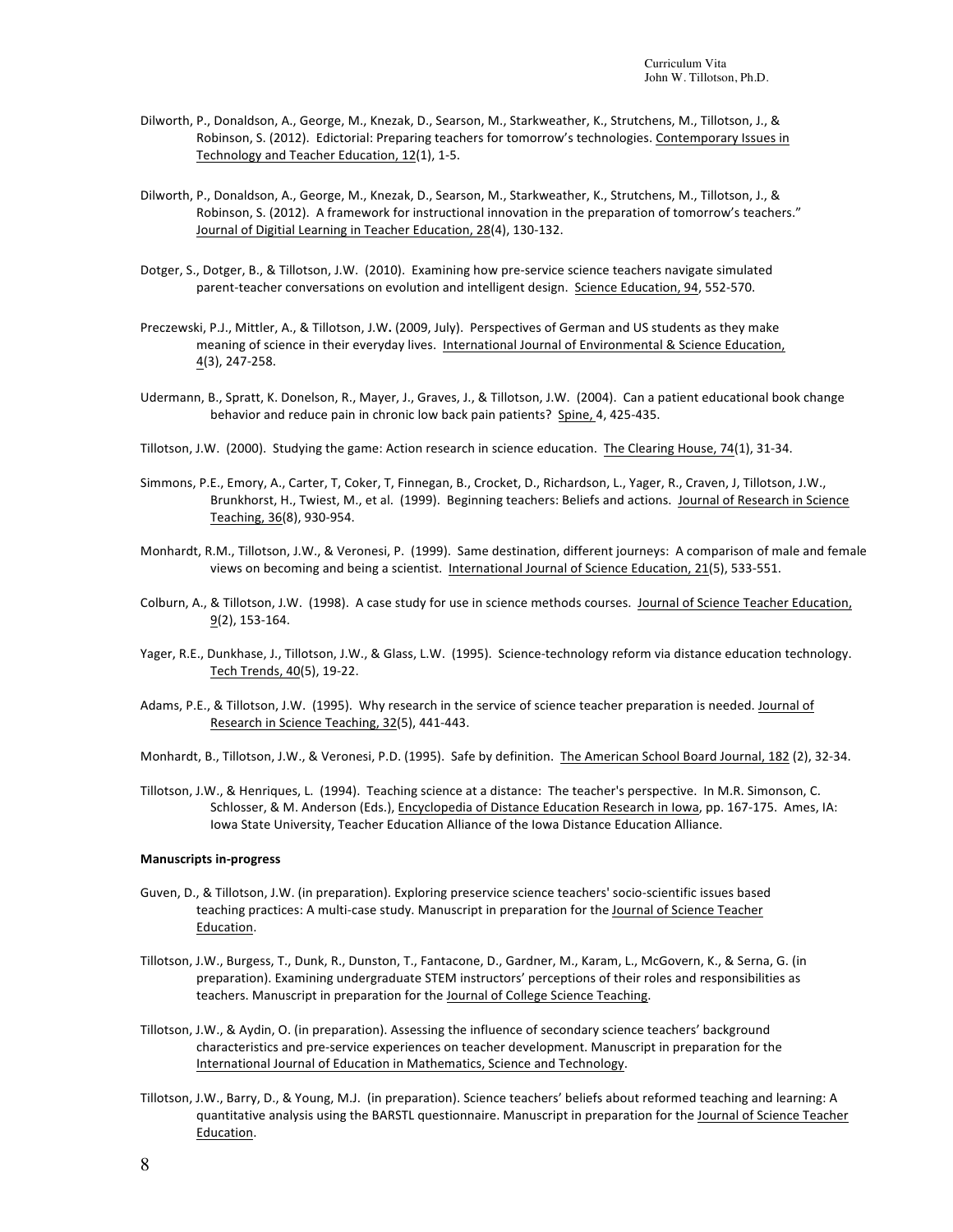- Barry, D., Young, M.J., & Tillotson, J.W. (in preparation). The validation of the BARSTL questionnaire for use with secondary science teachers. Manuscript in preparation for the Journal of Science Teacher Education.
- Tillotson, J.W., Barry, D., & Young, M.J. (in preparation). They're sitting together, so they must be learning: Secondary science teachers' beliefs about teaching and learning. Manuscript in preparation for Action in Teacher Education.
- Tillotson, J.W., Dolphin, G.R., & Young, M.J. (in preparation). A tale of three universities: How preservice science teachers experience different teacher education programs during the development of their beginning repertoire. Manuscript in preparation for the Journal of Science Teacher Education.
- Jetty, L., Tillotson, J.W., & Young, M.J. (in preparation). Visions of good science teaching: The influence of pre-service program experiences. Manuscript in preparation for the Journal of Research in Science Teaching.
- Tillotson, J.W., Jetty, L., & Young, M.J. (in preparation). External factors that influence secondary science teachers' practice." Manuscript in preparation for Science Education.
- Tillotson, J.W., Young, M.J., & Yager, R.E. (in preparation). Essential features of exemplary pre-service science teacher education programs. Manuscript being prepared for submission to the Journal of Science Teacher Education.

#### **Published Curriculum Materials**

The following are curriculum review workbooks in which I co-authored the physical science chapters with L. Henriques. These review books were developed to match the newly revised standards and assessments for each state identified.

- Yore, L.D., Clough, M.C., Craven, J.A., Enger, S.K., Henriques, L., Hogan, T., Monhardt, L., Monhardt, R., Ollerenshaw, J., Tillotson, J.W., & Veronesi, P. (2003). Blast off! on Florida science (Grade 5). Iowa City, IA: Buckle Down Publishing Company.
- Yore, L.D., Clough, M.C., Craven, J.A., Enger, S.K., Henriques, L., Hogan, T., Monhardt, L., Monhardt, R., Ollerenshaw, J., Tillotson, J.W., & Veronesi, P. (2003). Blast off! on Illinois science (Grade 5). Iowa City, IA: Buckle Down Publishing Company.
- Yore, L.D., Clough, M.C., Craven, J.A., Enger, S.K., Henriques, L., Hogan, T., Monhardt, L., Monhardt, R., Ollerenshaw, J., Tillotson, J.W., & Veronesi, P. (2003). Sharpen up! on Florida science (Grade 8). Iowa City, IA: Buckle Down Publishing Company.
- Yore, L.D., Clough, M.C., Craven, J.A., Enger, S.K., Henriques, L., Hogan, T., Monhardt, L., Monhardt, R., Ollerenshaw, J., Tillotson, J.W., & Veronesi, P. (2003). Sharpen up! on Florida science (Grade 8). Iowa City, IA: Buckle Down Publishing Company.
- Yore, L.D., Clough, M.C., Craven, J.A., Enger, S.K., Henriques, L., Hogan, T., Monhardt, L., Monhardt, R., Ollerenshaw, J., Tillotson, J.W., & Veronesi, P. (2003). Buckle down! on Florida science (Grade 10). Iowa City, IA: Buckle Down Publishing Company.
- Yore, L.D., Clough, M.C., Craven, J.A., Enger, S.K., Henriques, L., Hogan, T., Monhardt, L., Monhardt, R., Ollerenshaw, J., Tillotson, J.W., & Veronesi, P. (2002). Blast off! on Massachusetts science (Grade 5). Iowa City, IA: Buckle Down Publishing Company.
- Yore, L.D., Clough, M.C., Craven, J.A., Enger, S.K., Henriques, L., Hogan, T., Monhardt, L., Monhardt, R., Ollerenshaw, J., Tillotson, J.W., & Veronesi, P. (2002). Sharpen up! on Massachusetts science (Grade 8, 2nd Ed). Iowa City, IA: Buckle Down Publishing Company.
- Yore, L.D., Clough, M.C., Craven, J.A., Enger, S.K., Henriques, L., Hogan, T., Monhardt, L., Monhardt, R., Ollerenshaw, J., Tillotson, J.W., & Veronesi, P. (2002). Blast off! on Wisconsin science (Grade 4). Iowa City, IA: Buckle Down Publishing Company.
- Yore, L.D., Clough, M.C., Craven, J.A., Enger, S.K., Henriques, L., Hogan, T., Monhardt, L., Monhardt, R., Ollerenshaw, J., Tillotson, J.W., & Veronesi, P. (2002). Sharpen up! on Wisconsin science (Grade 8). Iowa City, IA: Buckle Down Publishing Company.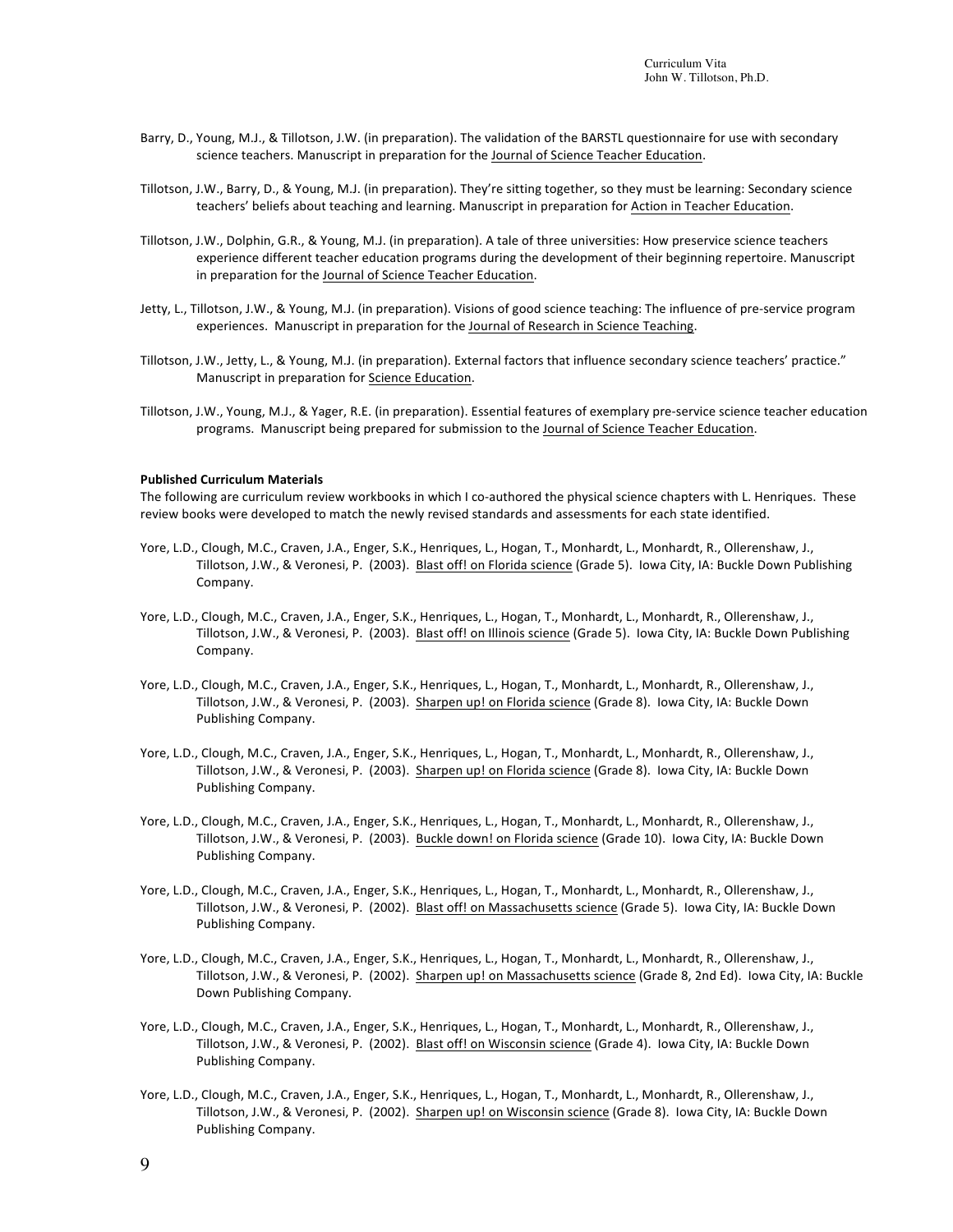- Yore, L.D., Clough, M.C., Craven, J.A., Enger, S.K., Henriques, L., Hogan, T., Monhardt, L., Monhardt, R., Ollerenshaw, J., Tillotson, J.W., & Veronesi, P. (2002). Blast off! on Texas science (Grade 5). Iowa City, IA: Buckle Down Publishing Company.
- Yore, L., Clough, M, Craven, J., Enger, S., Henriques, L., Hogan, T., Monhardt, R., Ollerenshaw, J., Tillotson, J.W., & Veronesi, P. (2001). Blast off! on Michigan science (Grade 4). Iowa City, IA: Buckle Down Publishing Company.
- Yore, L., Clough, M, Craven, J., Enger, S., Henriques, L., Hogan, T., Monhardt, R., Ollerenshaw, J., Tillotson, J.W., & Veronesi, P. (2001). Sharpen up! on Michigan science (Grade 11). lowa City, IA: Buckle Down Publishing Company.
- Yore, L., Clough, M, Craven, J., Enger, S., Henriques, L., Hogan, T., Monhardt, R., Ollerenshaw, J., Tillotson, J.W., & Veronesi, P. (2000). Sharpen up! on Massachusetts science (Grades 8 & 10). Iowa City, IA: Buckle Down Publishing Company.
- Yore, L., Clough, M, Craven, J., Enger, S., Henriques, L., Hogan, T., Monhardt, R., Ollerenshaw, J., Tillotson, J.W., & Veronesi, P. (2000). Sharpen up! on Texas science (Grade 8). Iowa City, IA: Buckle Down Publishing Company.
- Yore, L., Clough, M, Craven, J., Enger, S., Henriques, L., Hogan, T., Monhardt, R., Ollerenshaw, J., Tillotson, J.W., & Veronesi, P. (2000). Blast off! on Massachusetts science (Grade 4). Iowa City, IA: Buckle Down Publishing Company.
- Yore, L., Clough, M, Craven, J., Enger, S., Henriques, L., Hogan, T., Monhardt, R., Ollerenshaw, J., Tillotson, J.W., & Veronesi, P. (2000). Blast off! on New York science (Grade 4). Iowa City, IA: Buckle Down Publishing Company.
- Yore, L., Clough, M, Craven, J., Enger, S., Henriques, L., Hogan, T., Monhardt, R., Ollerenshaw, J., Tillotson, J.W., & Veronesi, P. (1999). Blast off! on Tennessee science (Grades 3, 4, & 5). Iowa City, IA: Buckle Down Publishing Company.
- Yore, L., Clough, M, Craven, J., Enger, S., Henriques, L., Hogan, T., Monhardt, R., Ollerenshaw, J., Tillotson, J.W., & Veronesi, P. (1999). Sharpen up! on Tennessee science (Grades 6,7, & 8). Iowa City, IA: Buckle Down Publishing Company.
- Yore, L., Clough, M, Craven, J., Enger, S., Henriques, L., Hogan, T., Monhardt, R., Ollerenshaw, J., Tillotson, J.W., & Veronesi, P. (1999). Blast off! on Virginia science (Grades 3, 4, & 5). Iowa City, IA: Buckle Down Publishing Company.
- Yore, L., Clough, M, Craven, J., Enger, S., Henriques, L., Hogan, T., Monhardt, R., Ollerenshaw, J., Tillotson, J.W., & Veronesi, P. (1999). Sharpen up! on Virginia science (Grades 6, 7, & 8). Iowa City, IA: Buckle Down Publishing Company.

#### **Non-Refereed**

- Tillotson, J.W. (Autumn 2012). Raising the profile of ASTE within the teacher education community. ASTE Newsletter, 46(5), 1-3.
- Tillotson, J.W. (Summer 2012). The Journal of Science Teacher Education's role in supporting the mission of ASTE. ASTE Newsletter, 46(4), 1-3.
- Tillotson, J.W. (Spring 2012). ASTE's role in building the field of teacher education research. ASTE Newsletter, 46(3), 1-2.
- Tillotson, J.W. (Winter 2012). ASTE President's newsletter message. ASTE Newsletter, 46(2), 1-2.
- Tillotson, J.W. (2005). Alternative teacher certification: New opportunities, new challenges. PDS Newsletter, 11(1), 3.
- Tillotson, J.W. (1998). Classroom inquiry becomes the focus of the Academy of Science Educators. PDS Bulletin, 4(4), 1-5.
- Tillotson, J.W. (1995). Emerging program information from the lowa new teacher/faculty interviews. Salish Communiqué',  $2(1)$ , 7-8.
- Tillotson, J.W. (1994). Linking SS&C with the latest technology in Iowa. Scope, Sequence, & Coordination Iowa News: Parents' Edition, 4(1), 11.
- Tillotson, J.W. (1993). Scope for comprehension. lowa Scope, Sequence, & Coordination Newsletter, 3(3), 9.
- Tillotson, J.W. (1992). The moral and ethical dimension of science. lowa Scope, Sequence, & Coordination Newsletter, 3(2), 2.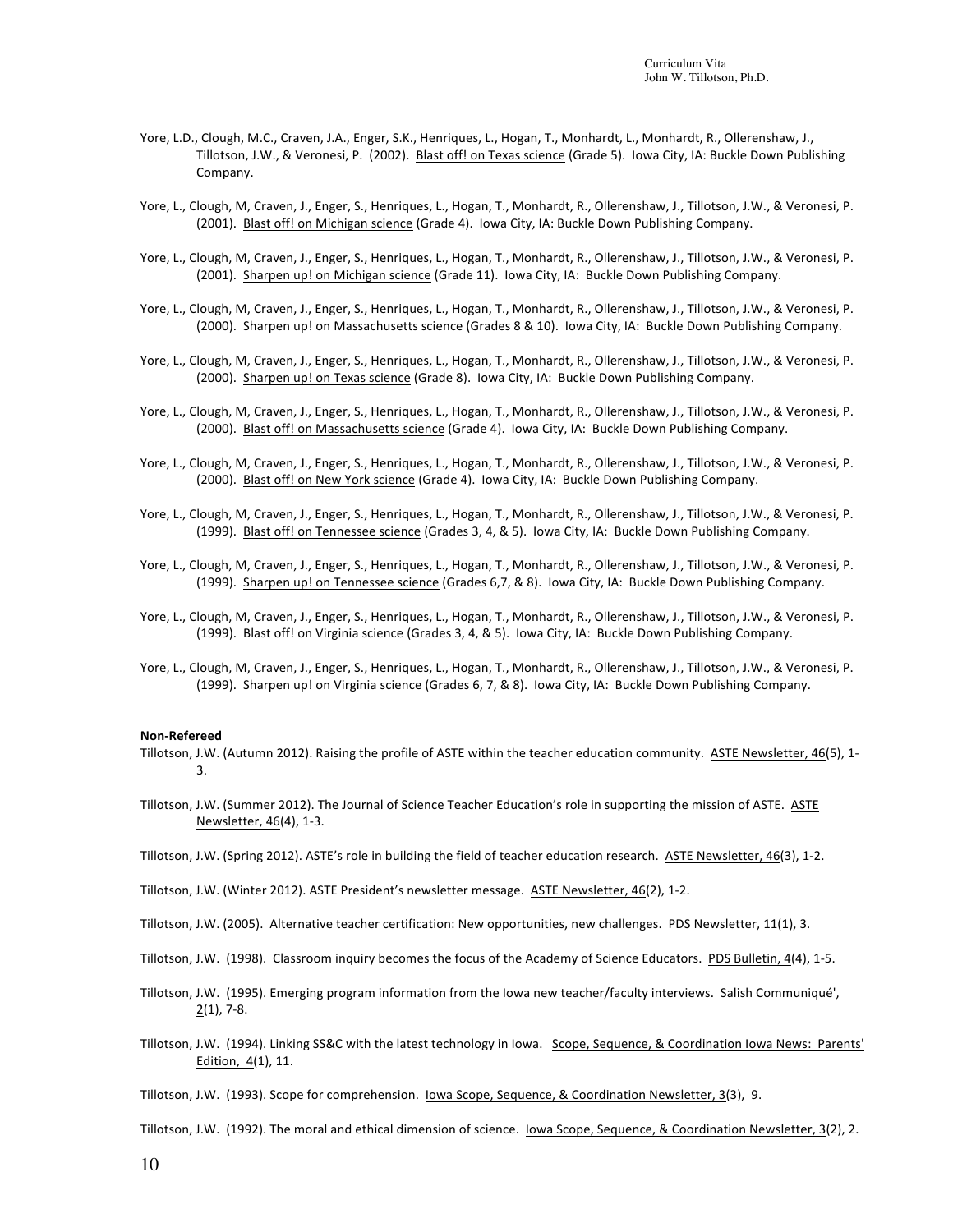#### **PEER-REVIEWED CONFERENCE PRESENTATIONS**

- Martin-Hansen, L., Clough, M., Hanuscin, D., Luft, J., Olson, J., & Tillotson, J.W. "Bridging Policy and Practice- Science Teacher Education for the Next Generation." Conference presentation at the National Science Teachers Association (NSTA) Conference, Chicago, IL, March 12-15, 2015.
- Gardner, M., & Tillotson, J.W. (2105, November 13), "Connecting Communication and Integrated Science Models." Conference presentation at the National Science Teachers Association (NSTA) Area Conference, Philadelphia, PA, November 12-14, 2015.
- Gardner, M., & Tillotson, J.W. (2015, May 22). "Nature of Science Understanding and Integrated Lab Models." Conference presentation at the National Science Teachers Association (NSTA) STEM Conference, Minneapolis, MN, May 21-23, 2015.
- Tillotson, J.W., & Layow, E. "Preparing Effective STEM Teachers for High-Needs Schools: Assessing the Impact of Noyce Professional Development Experiences on Beginning Teachers' Beliefs and Practices." Paper presented at the Association for Science Teacher Education (ASTE) Conference, Portland, OR, January 7-10, 2015.
- Tillotson, J.W., Weld, J., & Veronesi, P. "Effective Professional Development for Beginning STEM Teachers: Three Noyce Project Exemplars." Paper presented at the National Science Teachers Association (NSTA) Conference, Chicago, IL, March 12-15, 2015.
- Tillotson, J.W., & Hanuscin, D. "Using Research to Support Your Teaching." Panel discussion presented at the National Science Teachers Association (NSTA) Conference, Chicago, IL, March 12-15, 2015.
- Martin-Hansen, L., Clough, M., Hanuscin, D., Luft, J., Olson, J., & Tillotson, J.W. "Bridging Policy and Practice- Science Teacher Education for the Next Generation." Panel discussion presented at the National Science Teachers Association (NSTA) Conference, Chicago, IL, March 12-15, 2015.
- Tillotson, J.W., & Slykhuis, D. "Video-based Teaching Modules as a Vehicle for Promoting Effective Technology Integration in Secondary Classrooms." Paper presented at the Association for Science Teacher Education (ASTE) Conference, San Antonio, TX, January 15-18, 2014.
- Fletcher, S., & Tillotson, J.W. "Fostering Research Collaborations between Large and Small Universities: A Conversation around Science Teacher Development." Roundtable sessions presented at the Association for Science Teacher Education (ASTE) Conference, San Antonio, TX, January 15-18, 2014.
- Clough, M., Olson, J., Berg, C., Roehrig, G., Tillotson, J.W., & Kruse, J. "Developing and Maintaining High Quality Secondary Science Teacher Education Programs: Strategies for Overcoming Institutional Constraints." Workshop presented at the Association for Science Teacher Education (ASTE) Conference, San Antonio, TX, January 15-18, 2014.
- Jetty, L., Tillotson, J.W. "Reform-based Science Teaching: Explaining Variation in Secondary Science Teachers' Practice." Paper presented at the American Educational Research Association (AERA) Conference, Philadelphia, PA, April 3-7, 2014.
- Barry, D., & Tillotson, J.W. "Are Career Aspirations in Alignment with Career Attainment Patterns Among Science and Engineering Doctoral Recipients?" Paper presented at the National Association for Research in Science Teaching (NARST) Conference, Pittsburgh, PA, March 30- April 2, 2014.
- Tillotson, J.W., "The Evolution of Science Teachers' Beliefs about Effective Instruction Across Key Stages of the Career Continuum." Paper presented at the Northeast- Association for Science Teacher Education (NE-ASTE) Conference, Cornwall, NY, October 25-27, 2013.
- Tillotson, J.W. "Essential Features of Highly Effective STEM Teacher Education Programs: Lessons Learned from the IMPPACT Project." Paper presented at the Iowa STEM Teacher Educators Conference, Des Moines, IA, September 20, 2013.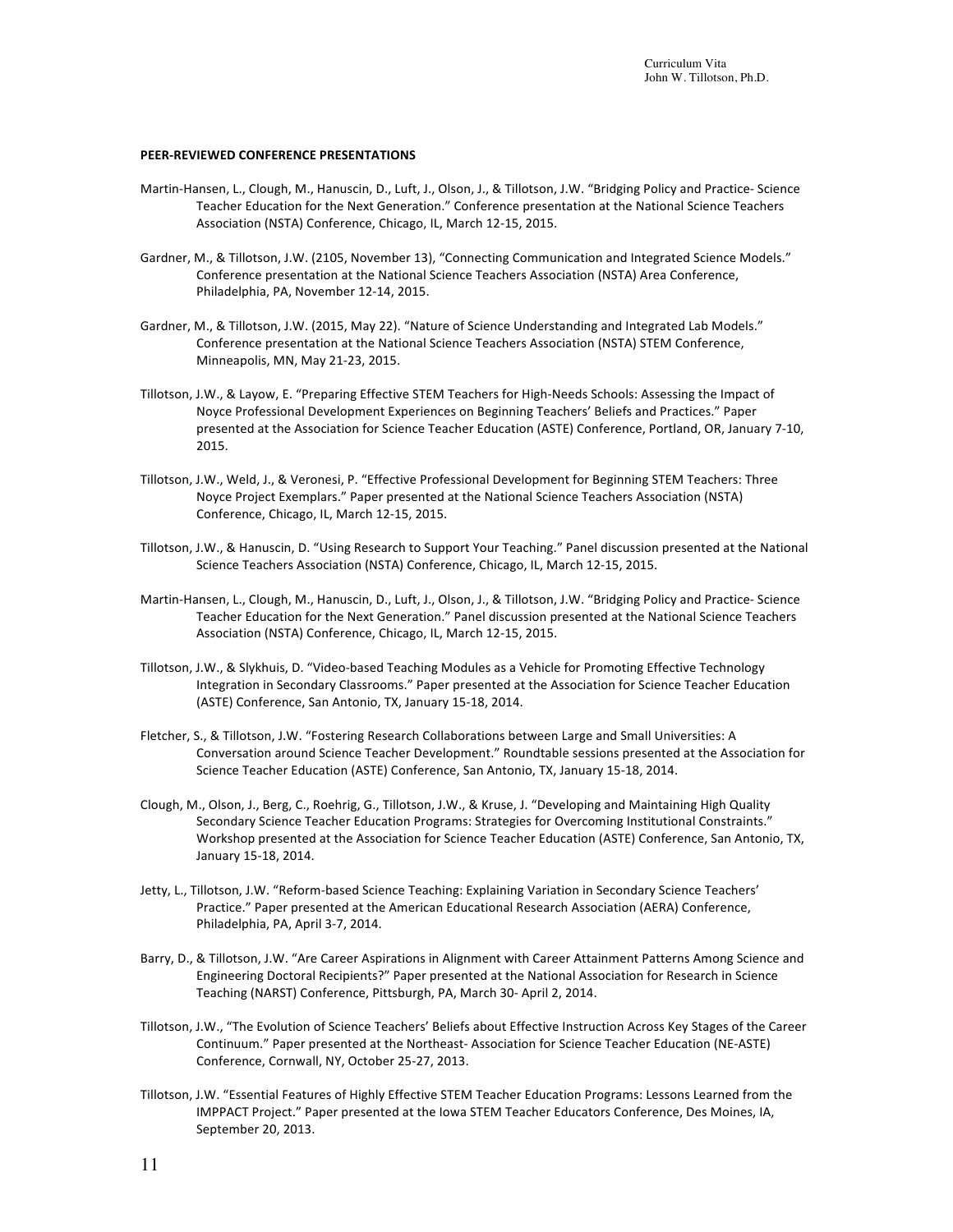- Barry, D.S., & Tillotson, J.W. "Influences to Post-graduation Career Aspirations in STEM Doctoral Candidates." Paper presented at the National Association for Research in Science Teaching (NARST) Conference, Rio Grande, Puerto Rico, April 6-9, 2013.
- Tillotson, J.W., Simmons, P., Allan, E., Tharp, B., Brewton, C., Hanuscin, D., Swami, R., Shmaefsky, B., & Glass, M. "Walking the Talk—How to Proceed with the Next Generation Science Standards." Panel session presented at the National Science Teachers Association (NSTA) Conference, San Antonio, TX, April 11-14, 2013.
- Jetty, L., Tillotson, J.W., & Young, M.J. "The Periphery of Teaching: Influence of External Factors on Science Teacher Practice." Poster presented at the National Association for Research in Science Teaching (NARST) Conference, Rio Grande, Puerto Rico, April 6-9, 2013.
- Barry, D.S., & Tillotson, J.W. "Influences to Post-graduation Career Aspirations in STEM Doctoral Candidates." Paper presented at the American Educational Research Association (AERA) Conference, San Francisco, CA, April 27-May 1, 2013.
- Tillotson, J.W. (2012). "Building the Field of Science Teacher Education Research: Harnessing the Potential of Regional Research Collaboratives." Paper presented at the Northeast-Association for Science Teacher Education (NE-ASTE) Conference, Cornwall, NY, October 24-26, 2012.
- Jetty, L., Barry, D., & Tillotson, J.W. (2012). "Science Teacher Practice in the Classroom: Predicting Reform-based Pedagogy." Paper presented at the Association for Science Teacher Education (ASTE) Conference, Clearwater, FL, January 4-7, 2012
- Barry, D., Tillotson, J.W., & Wilmoth, J. (2012). "Student Science Self-efficacy: What Factors Matter in Predicting Positive Attitudes Toward Science?" Paper presented at the Association for Science Teacher Education (ASTE) Conference Clearwater, FL, January 4-7, 2012
- Dolphin, G., & Tillotson, J.W. (2012). "How the Expressed Epistemologies of Secondary Science Teachers Relate to their Classroom Practice: Implications for Teacher Education." Paper presented at the Association for Science Teacher Education (ASTE) Conference, Clearwater, FL, January 4-7, 2012
- Tillotson, J.W., & Nyberg, L.M. (2012). "What is the ASTE?" Paper presented at National Science Teachers Association Conference (NSTA), Indianapolis, IN, March 29-April 1, 2012
- McCormack, A., Wojnowski, B., Brewton, C., Tillotson, J.W., Shmaefsky, B., Warfield, K., Sadler, T., & Swami, R. "Building Scientific Minds with the NSTA Alliance of Affiliates." (2012). Panel session presented at National Science Teachers Association Conference (NSTA), Indianapolis, IN, March 29-April 1, 2012
- Tillotson, J.W., Young, M.J., & Yager, R.E. (2012). "A Longitudinal Study of How Preservice Program Experiences Influence Secondary Science Teachers' Beliefs and Practices." Paper presented at the American Educational Research Association (AERA) Conference, Vancouver, BC, Canada, April 13-17, 2012.
- Simmons, P., Yager, R.E., Tillotson, J.W., Young, M.J., Barry, D., Jetty, L., & Dolphin, G. (2012). "A Retrospective and Prospective View of Two Studies on Science Teacher Education from 1993-2011: Salish and IMPPACT." Paper presented at the National Association for Research in Science Teaching (NARST) Conference, Indianapolis, IN, March 25-28, 2012.
- Barry, D., Dolphin, G., Jetty, L., Young, M.J., & Tillotson, J.W. (2011). "Science Teachers' Beliefs about Reformed Science Teaching and Learning: A Quantitative Analysis Using the BARSTL Questionnaire." Paper presented at the Association for Science Teacher Education (ASTE) Conference, Minneapolis, MN, January 19-23, 2011
- Young, M.J., Tillotson, J.W., Yager, R.E., & Penick, J.E. (2011). "Secondary Science Teachers' Perceptions on Professional Development: Findings from the IMPPACT Project." Paper presented at the Association for Science Teacher Education (ASTE) Conference, Minneapolis, MN, January 19-23, 2011
- Dolphin, G., & Tillotson, J.W. (2011). "The Rookies: A Case Study of Three First-Year Science Teachers in a Rural School." Paper presented at the Association for Science Teacher Education (ASTE) Conference, Minneapolis, MN, January 19-23, 2011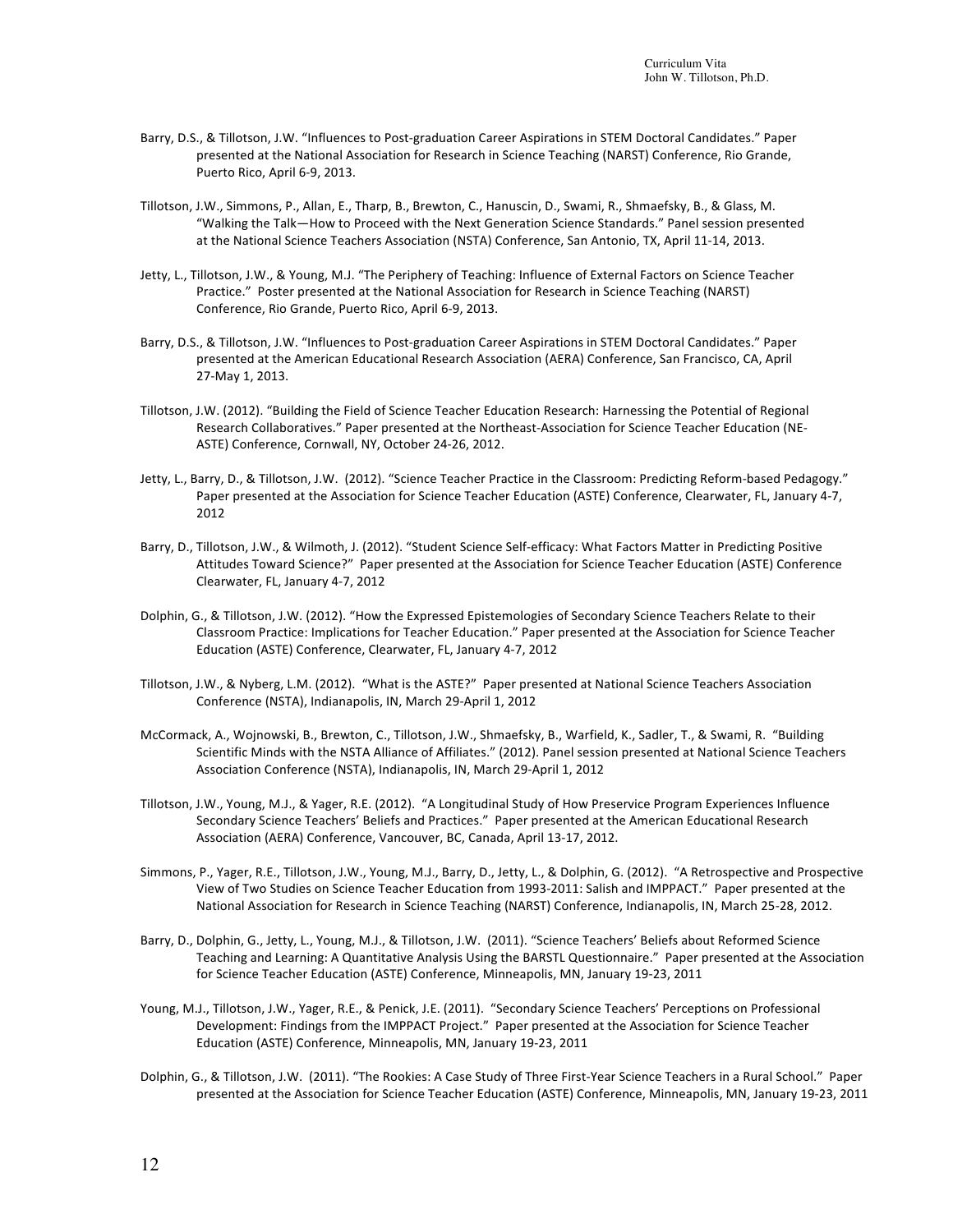- Jetty, L., Young, M.J., Barry, D., Dolphin, G., & Tillotson, J.W. (2011). "Visions of Good Teaching: A Qualitative Description of Teachers' Beliefs." Paper presented at the Association for Science Teacher Education (ASTE) Conference, Minneapolis, MN, January 19-23, 2011
- Dolphin, G., Jetty, L., Barry, D., Young, M.J., & Tillotson, J.W. (2011). "A tale of Three Universities: How Pre-service Science Teachers Experience Three Different Teacher Education Programs and the Development of their Beginning Repertoire." Paper presented at the Association for Science Teacher Education (ASTE) Conference, Minneapolis, MN, January 19-23, 2011
- Tillotson, J.W., & Young, M.J. (2011). "The IMPPACT Project: A Longitudinal Analysis of Science Teachers' Pedagogical Beliefs." Paper presented at the Association for Teacher Education (ATE) Conference, Orlando, FL, February 12-16, 2011
- Tillotson, J.W., & Young, M.J. (2011). "Longitudinal Research on the Impact of Pre-Service Programs on Secondary Science Teachers' Beliefs and Practices." Paper presented at the National Association for Research in Science Teaching (NARST) Conference, Orlando, FL, April 3-6, 2011
- Tillotson, J.W., Young, M.J., Yager, R.E., & Penick, J.E. (2010). "Assessing the Influence of Science Teacher Preparation on Reform-based Beliefs and Practices." Paper presented at the School Science and Mathematics (SSMA) Annual Conference, Fort Myers, FL, November 4-6, 2010.
- Tillotson, J.W., & Young, M.J. (2010). "The Influence of Critical Learning Experiences on Science Teachers' Beliefs and Classroom Practices: Findings from the IMPPACT Study." Paper presented at the 12<sup>th</sup> Annual International Conference on Education (ATINER), Athens, Greece, May 24-27, 2010.
- Young, M.J., & Tillotson, J.W. (2010). "The Impact of Critical Learning Experiences on Science Teacher Development." Paper presented at the National Association for Research in Science Teaching (NARST) Conference, Philadelphia, PA, March 21-24, 2010.
- Young, M.J., Dolphin, G.R., Harwood, E., & Tillotson, J.W. (2010). "Keeping Science Teachers in the Classroom: Professional Development Experiences that Make a Difference." Paper presented at the National Science Teachers Association (NSTA) Conference, Philadelphia, PA, March18-21, 2010.
- Young, M.J., Tillotson, J.W., Yager, R.E., Dolphin, G.R., Jetty, L., Sadeghpour-Kramer, M., & Maher, T. (2010). "Investigating the Meaningfulness of Preservice Programs Across the Continuum of Teaching: The IMPPACT of Teacher Preparation Programs on Science Teacher Beliefs and Practices." Themed paper set presented at Association for Science Teacher Education (ASTE) Conference, Sacramento, CA, January 13-17, 2010.
- Tillotson, J.W., Young, M.J., Dolphin, G.R., & Jetty, L. (2010). "A Comparative Analysis of Pre-Service, Early-Induction, and Post-Induction Science Teachers' Beliefs about Student Learning: Findings from the IMPPACT Study." Paper presented at the International Conference on Education (HICE), Honolulu, HI, January 7-10, 2010.
- Tillotson, J.W., Young, M.J., & Yager, R.E. (2010). "The IMPPACT Project as a Model for Conducting Mixed-Methods Research on the Effectiveness of Teacher Education Programs." Paper presented at the International Conference on Education (HICE), Honolulu, HI, January 7-10, 2010.
- Tillotson, J.W., & Young, M.J. (2009). "Investigating the Meaningfulness of Preservice Programs Across the Continuum of Teaching: The IMPPACT Project". Poster presented at the National Science Foundation (NSF) DRK-12/TPC Conference for Principal Investigators, Washington, DC, November 9-10, 2009.
- Young, M.J., & Tillotson, J.W. (2009). "The Role University Science Faculty Members Play in the Education of Future Science Teachers." Paper presented at the School Science and Mathematics (SSMA) Annual Conference, Reno, NV, October 22-24, 2009.
- Harwood, E., Young, M.J., Dolphin, G., & Tillotson, J.W. (2009). "Parent Education as a Predictor of Student Interest in Science." Paper presented at the School Science and Mathematics (SSMA) Annual Conference, Reno, NV, October 22-24, 2009.
- Tillotson, J.W., Young, M.J., Harwood, E., & Dolphin, G.R. (2009). "Perceived Instructional Influences Reported by Early-induction and Post-induction Science Teachers Participating in the IMPPACT Study." Paper presented at the School Science and Mathematics (SSMA) Annual Conference, Reno, NV, October 22-24, 2009.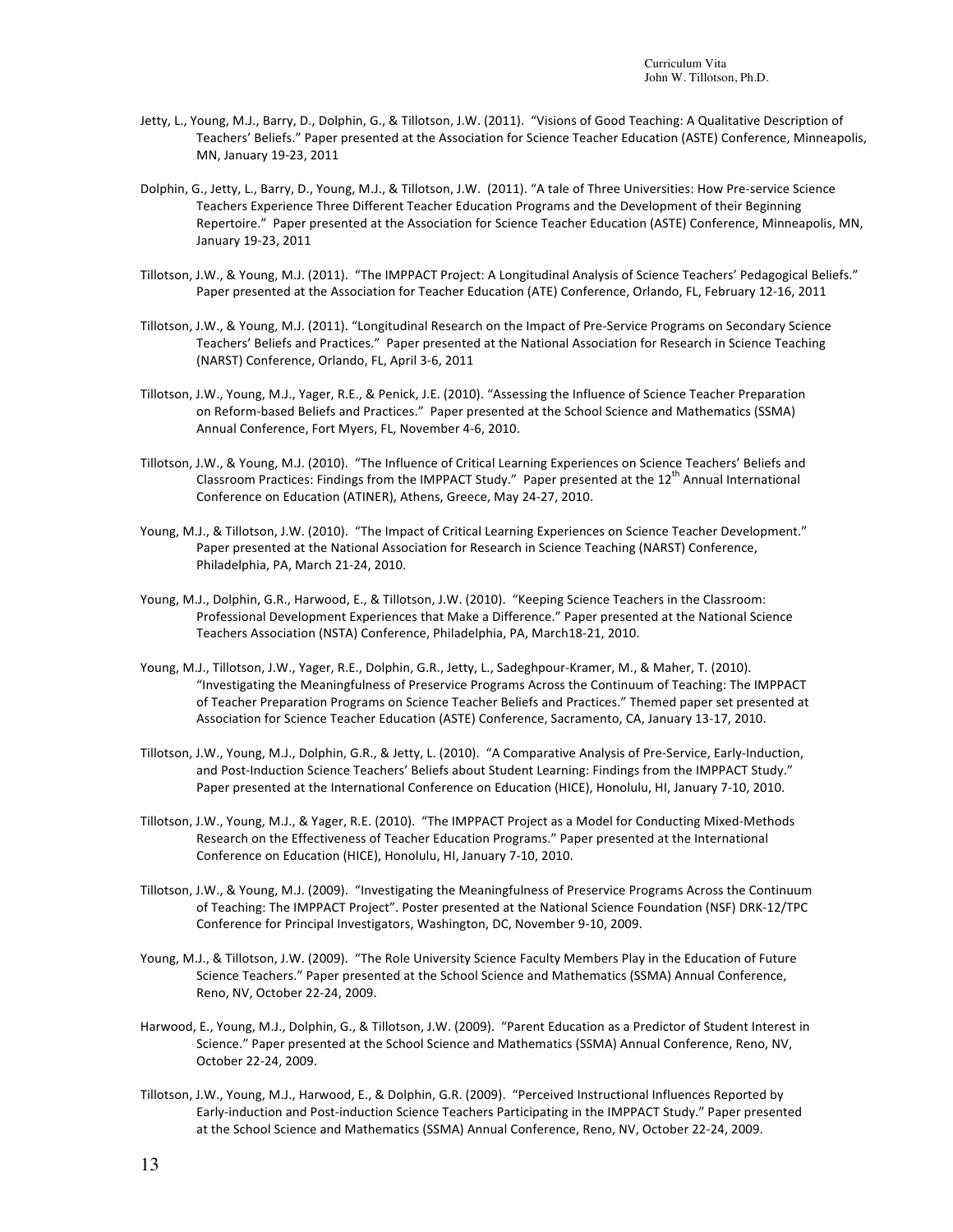- Tillotson, J.W., Young, M.J., & Yager, R.E. (2009). "The IMPPACT Project as a Model for Conducting Mixed-Methods Research on the Effectiveness of Teacher Education Programs." Paper presented at the Association of Teacher Educators (ATE) Summer Conference, Reno, NV, August 2-5, 2009.
- Tillotson, J.W. (2009). "Establishing a New Gold Standard: Redefining Excellence in Teacher Education for the 21 $^{51}$ Century." Keynote address at the International Conference on Education, Kenyatta University, Nairobi, Kenya, July 8-10, 2009.
- Tillotson, J.W. (2009). "The IMPPACT Project: A Study of How Pre-service Teacher Education Program Experiences Influence Science Teachers' Epistemological Beliefs and Classroom Practices." Paper presented at the International Conference on Education, Kenyatta University, Nairobi, Kenya, July 8-10, 2009.
- Young, M.J., & Tillotson, J.W. (2009). "Perceptions of Departmental Climate: Differences by Sex." Poster presented at the 3<sup>rd</sup> Annual Conference on Understanding Interventions That Broaden Participation in Research Careers, Bethesda, MD, May 2009.
- Young, M.J. & Tillotson, J.W. (2009). "The Influence of Departmental Climate on Female Engineering Professors." Paper presented at National Association for Research in Science Teaching (NARST) Annual Conference, Garden Grove, CA, April 17-21, 2009.
- Tillotson, J.W., Young, M.J., Preczewski. P., & Jones, R. (2009). "Working in the Trenches: An Analysis of Induction and Post-induction Science Teachers' Instructional Beliefs and Practices and the Links to Their Pre-service Preparation." Paper presented at National Association for Research in Science Teaching (NARST) Annual Conference, Garden Grove, CA, April 17-21, 2009.
- Preczewski. P., Mittler, A., & Tillotson, J.W. (2009). "Understanding Secondary Students' Acquisition of Scientific Literacy." Paper presented at National Association for Research in Science Teaching (NARST) Annual Conference, Garden Grove, CA, April 17-21, 2009.
- Tillotson, J.W., & Young, M.J. (2009). "Examining Science Teachers' Instructional Practices Relative to their Preservice Program Experiences: Findings from the IMPPACT Project." Paper presented at the Association for Science Teacher Education (ASTE) Conference, Hartford, CT, January 7-10, 2009.
- Sadeghpour-Kramer, M., Dunkhase, J., Yager, R., Tillotson, J.W., & Young, M.J. (2009). "New Teacher's Perceptions of School Culture and Its Influence on Their Beliefs and Actions: A Case Study from the NSF-funded IMPPACT Project at Syracuse University, The University of Iowa, and North Carolina State University." Paper presented at the Association for Science Teacher Education (ASTE) Conference, Hartford, CT, January 7-10, 2009.
- Preczewski, P., Young, M.J., & Tillotson, J.W. (2009). "Correlating Teachers' Beliefs about Reformed Teaching to Actual Reformed Teaching Practice Using BARSTL and RTOP." Paper presented at the Association for Science Teacher Education (ASTE) Conference, Hartford, CT, January 7-10, 2009.
- Tillotson, J.W., Young, M.J., Yager, R.E., & Penick, J.E. (2009). "A Longitudinal Study of the Influence of Preservice Science Teacher Preparation Programs on Science Teacher Development: Findings from the IMPPACT Project." Paper accepted for presentation at the European Science Education Research Association (ESERA) Conference, Istanbul, Turkey, August 31-September 4, 2009. (I was not able to attend the conference due to schedule conflicts).
- Tillotson, J.W., & Young, M.J. (2008). "Pre-Service Program Experiences that Matter: A Multi-University Comparison." Paper presented at the Association for Science Teacher Education- Northeast (ASTE-NE) Regional Conference, Pocono, PA, October 16-17, 2008.
- Preczewski, P., Tillotson, J.W., Dotger, S., & Jones, R. (2008). "Science Literacy among Preservice Elementary and Early Childhood Educators." Paper presented at the Association for Science Teacher Education- Northeast (ASTE-NE) Regional Conference, Pocono, PA, October 16-17, 2008.
- Yager, R.E., Tillotson, J.W., & Young, M.J. (2008). "A Model for Analyzing the Role of Science Teacher Preparation Programs in Promoting Scientific Literacy." Paper presented at the Association for Teacher Education (ATE) Conference, Washington, DC, August 3-5, 2008.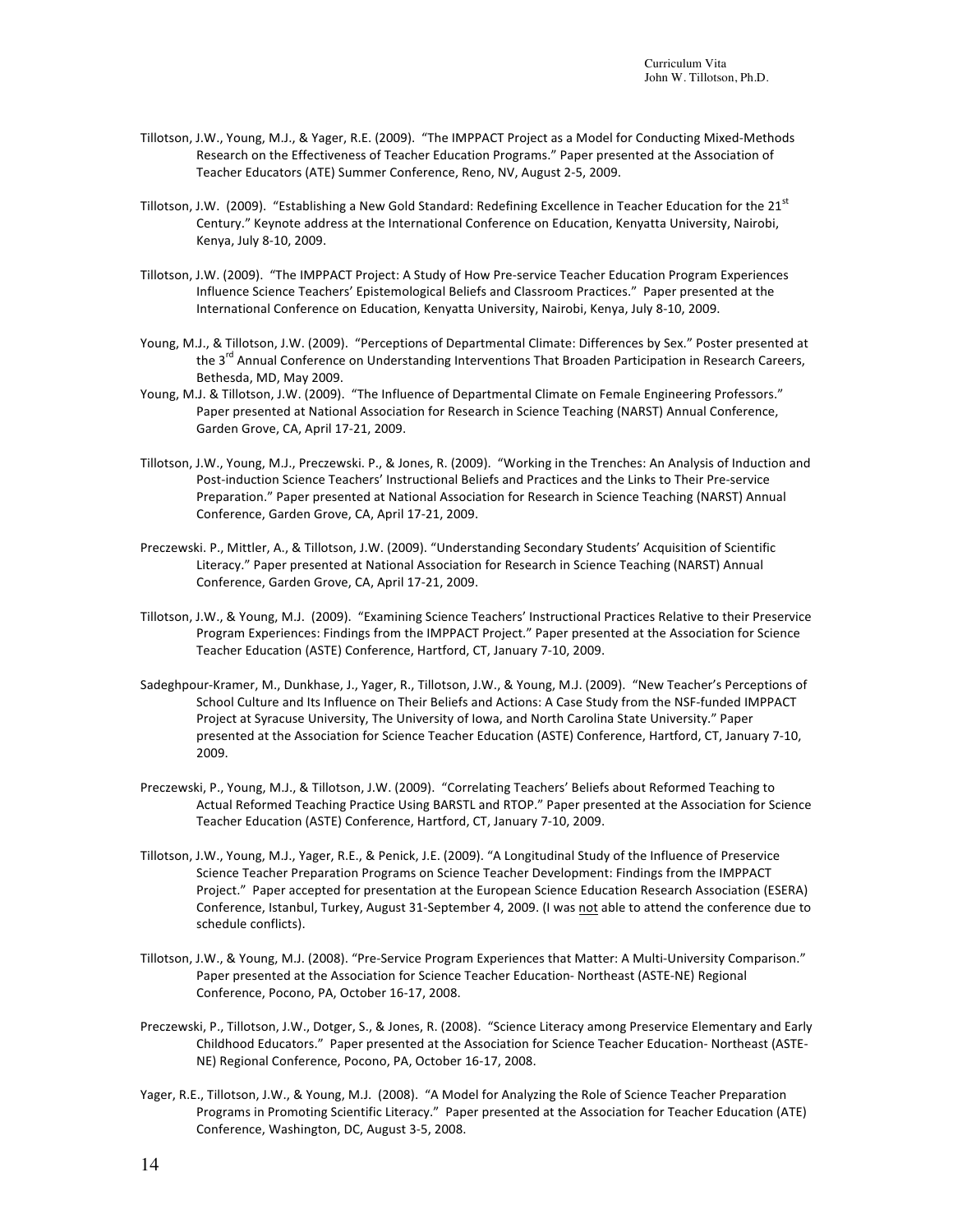- Young, M.J. & Tillotson, J.W. (2008). "Negotiating the Path to the Professoriate: A Study of Mechanical Engineers." Paper presented at the Annual American Society of Engineering Education Conference (ASEE), Pittsburg, PA, June 2008.
- Tillotson, J.W., & Young, M.J. (2008). "Science Teachers' Beliefs Regarding the Impact of Preservice Program Experiences." Paper presented at American Education Research Association (AERA) Conference, New York, NY, March 22-26, 2008.
- Tillotson, J.W. & Young, M.J. (2008). "The Impact of Pre-service Program Experiences on Early-Induction and Post-Induction Science Teachers' Epistemological Beliefs." Paper presented at the National Association for Research in Science Teaching (NARST) 2008 International Conference, Baltimore, MD, March 30-April 3, 2008.
- Bianchini, J, Crawford, B., Davis, B., Luft, J., Olson, M., Tillotson, J.W. (2008). "Beginning/Newly Qualified Science Teachers: Guiding this Emerging Domain." Symposium presented at the National Association for Research in Science Teaching (NARST) 2008 International Conference, Baltimore, MD, March 30-April 3, 2008.
- Preczewski, P.J., Tillotson, J.W., & Young, M.J. (2008). "Determination and Correlation of Factors Influencing the Reformed Science Teaching and Learning Questionnaire." Paper presented at the Association for Science Teacher Education (ASTE) International Conference, St. Louis, MO, January 9-13, 2008.
- Young, M.J., Tillotson, J.W., Yager, R.E., Penick, J.E., Holtz, K.J., Preczewski, P.J., Glowacki, J., Maher, T., Ploegstra, J., Sadeghpour-Kramer, M., & Soldat, C. (2008). "Investigating the Meaningfulness of Preservice Programs Across the Continuum of Teaching (IMPPACT) in Science Education: Year One Results, Issues, and Reflections." Themed paper set presented at the Association for Science Teacher Education (ASTE) International Conference, St. Louis, MO, January 9-13, 2008.
- Tillotson, J.W., & Holtz, K.J., (2007). "Exploring the Links between Pre-Service Program Experiences and the Central Tasks of Learning to Teach." Paper presented at the Northeast- Association for Science Teacher Education (NE-ASTE) Conference, Amherst, MA, October 18-19, 2007.
- Holtz, K.J., & Tillotson, J.W. (2007). "Leaving the Nest: Beginning Teachers Reflecting on their New Reality." Paper presented at the Northeast- Association for Science Teacher Education (NE-ASTE) Conference, Amherst, MA, October 18-19, 2007.
- Preczewski, P., Jones, R.L., Tillotson, J.W., & Dotger, S. (2007). "Determining Factors of Scientific Literacy Using Structural Equation Modeling." Paper presented at the Northeast-Association for Science Teacher Education (NE-ASTE) Conference, Amherst, MA, October 18-19, 2007.
- Tillotson, J.W. & Young, M.J. (2007). "Investigating the Meaningfulness of Preservice Programs Across the Continuum of Teaching in Science Education (IMPPACT Project): Exploring the Links between Preservice Programs, Pedagogical Beliefs and Classroom Performance." Paper presented at the European Science Education Research Association (ESERA) Conference, Malmo, Sweden, August 21-25, 2007.
- Preczewski, P., Mittler, A. & Tillotson, J.W., (2007). "Investigating Scientific Literacy Differences between Germany and the United States." Paper presented at the Building a Scientifically Literate Population and Workforce for the 21<sup>st</sup> Century Conference, Uniondale, NY, March 15-16, 2007.
- Young, M.J. & Tillotson, J.W., (2007). "The IMPPACT Project: Investigating the Role of Pre-service Science Teacher Education Programs in Promoting Scientific Literacy." Poster presentation at the Building a Scientifically Literate Population and Workforce for the 21<sup>st</sup> Century Conference, Uniondale, NY, March 15-16, 2007.
- Tillotson, J.W., Young, M.J., Yager, R.E., Penick, J.E., Luft, J., & Ford, D., (2007). "Teacher Professional Continuum Research: Cross-Project Comparisons of Practical, Theoretical and Methodological Considerations in Conducting Large-Scale Teacher Education Research Studies." Special colloquium presentation at the National Association for Research in Science Teaching (NARST) International Conference, New Orleans, LA, April 15-18, 2007.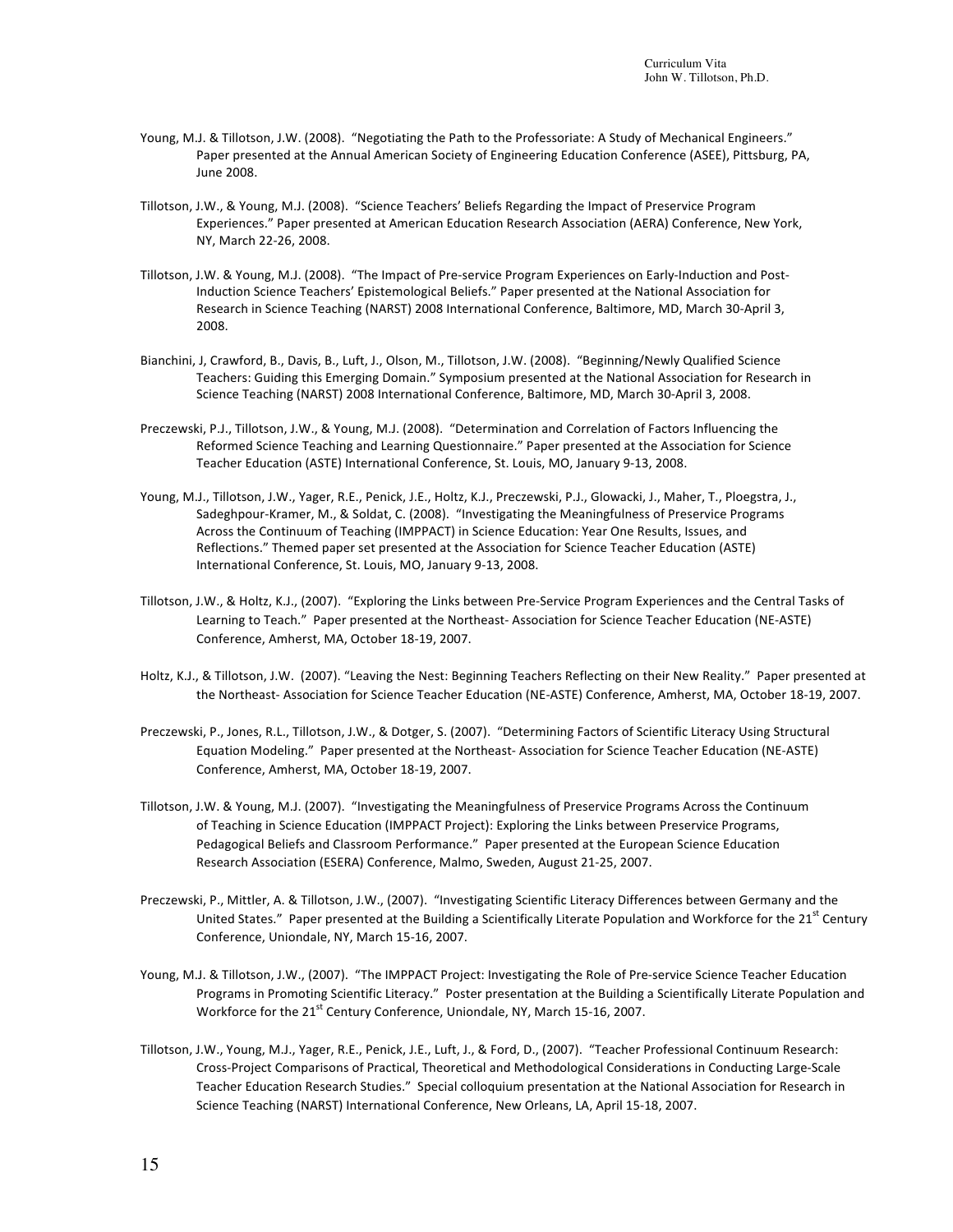- Tillotson, J.W., Young, M.J., Yager. R.E., Penick, J.E., Sadeghpour-Kramer, M., Maher, T., and Anderson, R. (2007). "Investigating the Meaningfulness of Pre-service Programs Across the Continuum of Teaching (IMPPACT) in Science Education: Identifying Issues, Negotiating Problems, Preliminary Results and Reflections." Conference symposium presented at the Association for Science Teacher Education (ASTE) International Conference, Clearwater, FL, January 4-6, 2007.
- Tillotson, J.W. & Diana, T. (2006). "Rural Science Teachers' Beliefs about the Impact of Science Education Standards." Paper presented at the Northeast- Association for Science Teacher Education (NE-ASTE) Conference, Amherst, MA, October 18-19, 2006
- Tillotson, J.W., & Young, M.J. (2006). "The IMPPACT Project: Researching the Influence of Preservice Programs on Science Teachers' Beliefs and Practices across the Career Continuum." Conference paper presented at the Association for Science Teacher Education (ASTE) International Conference, Portland, OR, January 12-15, 2006.
- Uludag, N., Abell, S., & Tillotson, J.W. (2006). "Using Action Research in Alternative Certification Programs: Findings from Research and Practice." Conference paper presented at the Association for Science Teacher Education (ASTE) International Conference, Portland, OR, January 12-15, 2006.
- Tillotson, J.W., Yager, R.E., Penick, J.E., Young, M.J., Luft, J., Czerniak, C., Gess-Newsome, J., & Anderson, R. (2006). "Identifying Issues, Problems, and Barriers and Seeking Solutions to Exploring the Teacher Education Continuum: Examples from Investigating the Meaningfulness of Preservice Programs Across the Continuum of Teaching (IMPPACT) in Science Education." Special colloquium presentation at the National Association for Research in Science Teaching (NARST) International Conference, San Francisco, CA, April 3-6, 2006.
- Tillotson, J.W., & Young, M.J. (2006). "Investigating the Meaningfulness of Preservice Programs Across the Continuum of Teaching in Science Education: The IMPPACT Project." Poster presentation presented at the International Conference on Education (HICE), Honolulu, HI, January 6-9, 2006.
- Diana, T.J., & Tillotson, J.W. (2005). "The Influence of a Research-based Rationale on Science Teachers' Beliefs and Practices Across Key Stages of Teacher Development." Conference paper presented at the Association for Science Teacher Education (ASTE) International Conference, Colorado Springs, CO, January 19-23, 2005.
- Harris, R., Penick, J., Tillotson, J.W., Varrella, G, Enger, S., Dass, M., & Veronesi, P. (2005). "Rationale papers in methods Courses: Part V Teaching with Purpose." Conference roundtable presented at the Association for Science Teacher Education (ASTE) International Conference, Colorado Springs, CO, January 19-23, 2005.
- Tillotson, J.W., & Young, M.J. (2005). "The IMPPACT Project: A Study of the Influence of Preservice Programs Over Time." Conference paper presented at the Northeast- Association for Science Teacher Education (NE-ASTE) Fall Conference, Amherst, MA, October 27-28, 2005.
- Tillotson, J.W., Diana, T.J., Young, M.J., & Fidler, C. (2005). "An Examination of Preservice Science Teachers' Beliefs and Practices Concerning Reform-Oriented Instruction." Paper presented at the Association for the Education of Teachers in Science (AETS) International Conference, Colorado Springs, CO, January 19-23, 2005.
- Diana, T.J., & Tillotson, J.W. (2005). "The Influence of a Research-based Rationale on Science teachers' Beliefs and Practices Across Key Stages of Teacher Development." Paper presented at the Association for the Education of Teachers in Science (AETS) International Conference, Colorado Springs, CO, January 19-23, 2005.
- Harris, R., Penick, J., Tillotson, J.W., Varrella, G, Enger, S., Dass, M., & Veronesi, P. (2005) "Rationale papers in methods Courses: Part V Teaching with Purpose." Conference roundtable presented at the Association for the Education of Teachers in Science (AETS) International Conference, Colorado Springs, CO, January 19-23, 2005.
- Tillotson, J.W., Young, M.J., & Fidler, C.G. (2004). Preservice Science Teachers' Beliefs about Effective Instruction. Paper presented at the Northeast- Association for the Education of Teachers in Science (NE-AETS) Conference, Syracuse, NY, October 14-15, 2004.
- Tillotson, J.W., Diana, T.J., Uludag, N., & Ochanji, M. (2004). "The Impact of Standards on Science Education Programs in High-Needs Rural Schools." Peer reviewed paper presented at the National Association for Research in Science Teaching (NARST) International Conference, Vancouver, BC, Canada, April 1-3, 2004.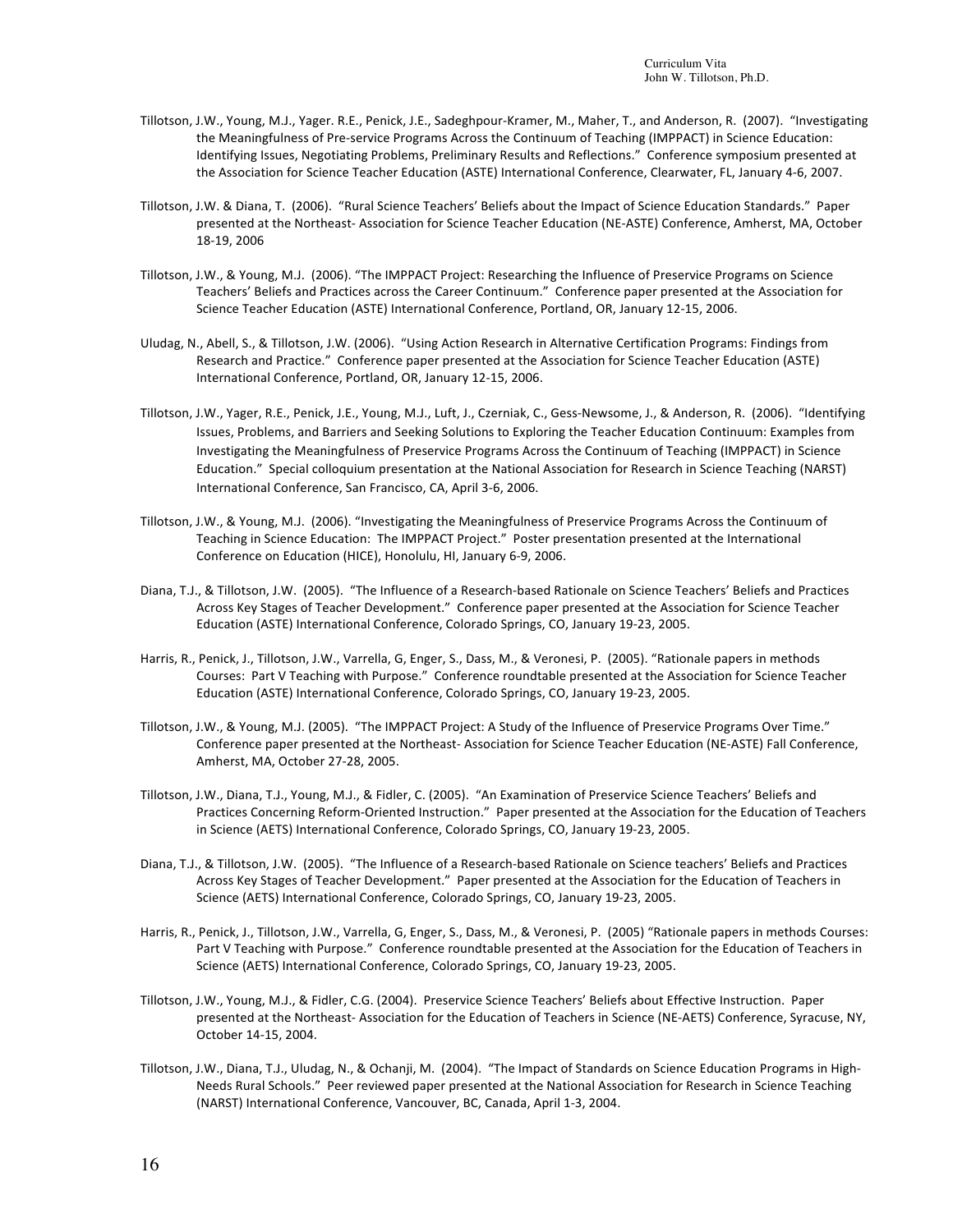- Tillotson, J.W., Diana, T.J., Ochanji, M.K., & Uludag, N. (2004). "The Impact of Standards on Science Education Programs in High-Needs Rural Schools." Peer reviewed paper presented at the Association for the Education of Teachers in Science (AETS) International Conference, Nashville, TN, January 7-11, 2004.
- Diana, T.J., & Tillotson, J.W. (2004). "Students' Perceptions of the Secondary Science Teacher Preparation Program at Syracuse University." Peer reviewed paper presented at the Association for the Education of Teachers in Science (AETS) International Conference, Nashville, TN, January 7-11, 2004.
- Veronesi, P., & Tillotson, J.W. (2004). "From Action Research to a Science Symposium on Education." Peer reviewed paper presented at the Association for the Education of Teachers in Science (AETS) International Conference, Nashville, TN, January 7-11, 2004.
- Monhardt, R., Veronesi, P., & Tillotson, J.W. (2003). "In Search of Minority Science Teachers." Peer reviewed paper/poster presented at the Association for the Education of Teachers in Science (AETS) International Conference, St. Louis, MO, January 29-February 2, 2003.
- Harris, R., Penick, J., Bonnstetter, R., Dass, M., Enger, S., Tillotson, J.W., Varrella, G., Veronesi, P., & Weld, J. (2002). "Rationale Papers in Methods Courses." Peer reviewed panel discussion session held at the Association for the Education of Teachers in Science (AETS) International Conference, Charlotte, NC, January 10-13, 2002.
- Tillotson, J.W., Diana, T., Ochanji, M.K., & Uludag, N. (2002). "The Impact of Reform on Science Education Programs in High-Needs Rural Schools." Paper presented at the Northeast-Association for the Education of Teachers in Science (NE-AETS) Conference, Syracuse, NY, October 10-11, 2002.
- Abrams, E., Tillotson, J.W., Planalp, R., Senge, K, Mueller, A. (2002). "Developing a Community of Inquiry." Paper presented at the National Association for Research in Science Teaching (NARST) International Conference, New Orleans, LA, April 5-10, 2002.
- Tillotson, J.W., & Uludag, N. (2001). "Videoconferencing as a Vehicle for the Professional Development of Science Teachers." Paper presented at the Northeast- Association for the Education of Teachers in Science (NE-AETS) Conference, Syracuse, NY, October 11-12, 2001.
- Tillotson, J.W., Ochanji, M., & Guven, D. (2001). "Characteristics of Science Education Programs in High-Needs Rural School Districts in NYS." Paper presented at the Northeast-Association for the Education of Teachers in Science (NE-AETS) Conference, Syracuse, NY, October 11-12, 2001.
- Tillotson, J.W., & Ochanji, M. (2001). "Promoting Preservice Teachers' Understanding of the Nature of Science through Collaborative Learning." Paper presented at the Association for the Education of Teachers in Science (AETS) International Conference, Costa Mesa, CA, January 18-21, 2001.
- Harris, R., Penick, J., Bonnstetter, R., Dass, M., Enger, S., Tillotson, J.W., Varrella, G., Veronesi, P., & Weld, J. (2001). "Rationale Papers in Methods Courses." Panel discussion held at the Association for the Education of Teachers in Science (AETS) International Conference, Costa Mesa, CA, January 18-21, 2001.
- Ochanji, M.K., & Tillotson, J.W. (2000). "Using a Collaborative Learning to Improve Undergraduate Chemistry Students' Knowledge of the Nature of Science." Paper presented at the Northeast-Association for the Education of Teachers in Science (NE-AETS) Conference, Syracuse, NY, October 26-27, 2000.
- Tillotson, J.W. (2000). "Preservice Science Teachers as a Conduit for Reform in Rural Schools." Paper proposal submitted for peer review for the Northeast- Association for the Education of Teachers in Science (NE-AETS) Conference, Syracuse, NY, October 26-27, 2000.
- Tillotson, J.W. (2000). "Preservice Science Teachers: A Conduit for Reform in Rural Schools." Paper presented at the National Association for Research in Science Teaching (NARST) International Conference, New Orleans, LA, April 28-May 1, 2000.
- Tillotson, J.W. (2000). "Science Teacher Development through Action Research." Paper presented at the National Science Teachers Association (NSTA) Western Area Conference, Boise, ID, October 5-7, 2000.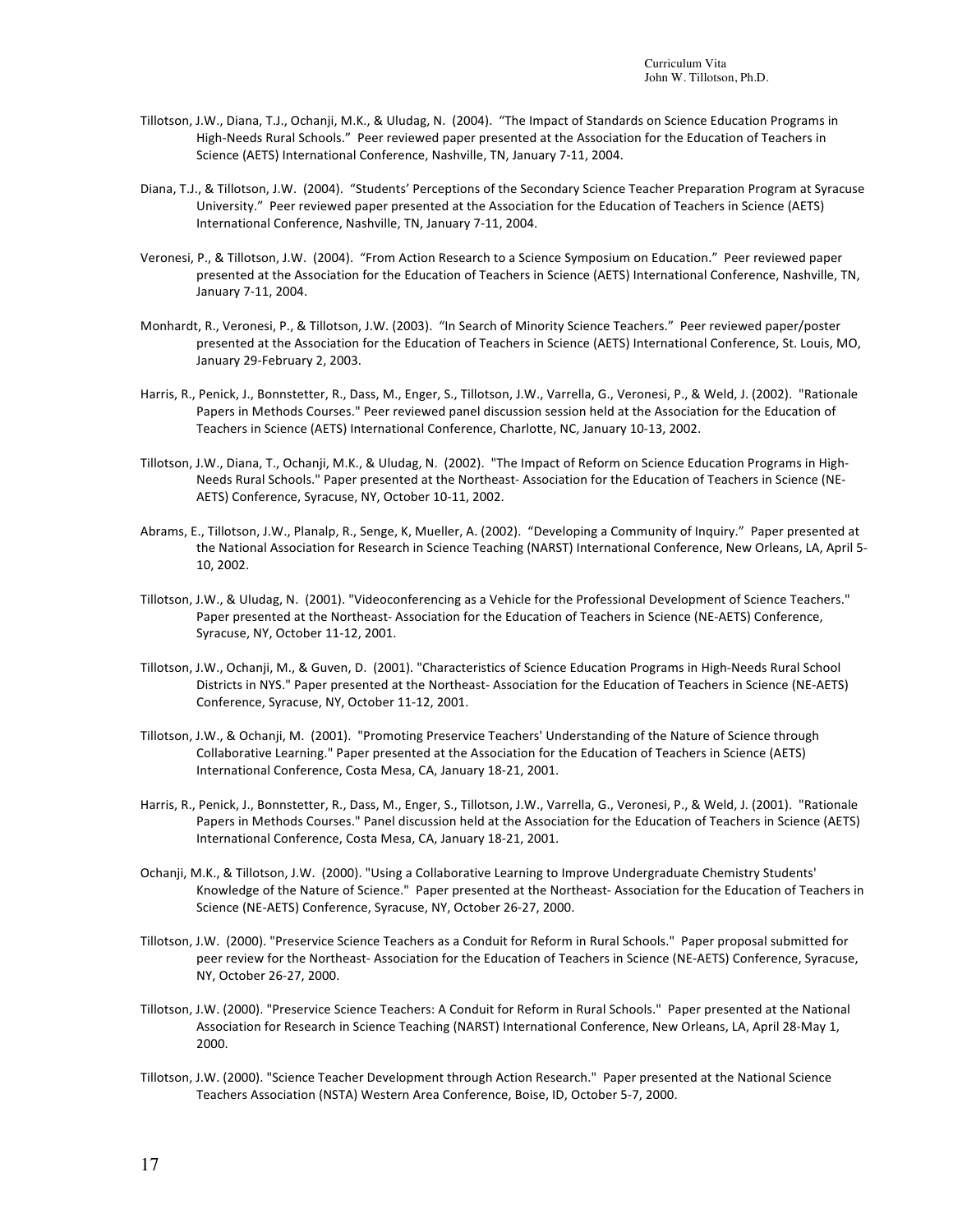- Simmons, P., Yager, R., Craven, J., Tillotson, J.W., Brunkhorst, H., Gallagher, J., Duggan-Haas, D., McGlamery, C. (2000). "From Theory to Practice: How Research in Science Teacher Education Changes Teacher Education Programs." Panel discussion held at the National Association for Research in Science Teaching (NARST) International Conference, New Orleans, LA, April 28-May 1, 2000.
- Tillotson, J.W. (2000). "Linking Pre-service and In-service Teacher Development: Action Research in the Rural School Environment." Paper presented at the Association for the Education of Teachers in Science (AETS) International Conference, Akron, OH, January 5-9, 2000.
- Freedman, R., Penick, J., Bonnstetter, R., Dass, M., Enger, S., Tillotson, J.W., Varrella, G., Veronesi, P., & Weld, J. (2000). "Rationale Papers in Methods Courses: Part II." Panel discussion held at the Association for the Education of Teachers in Science (AETS) International Conference, Akron, OH, January 5-9, 2000.
- Tillotson, J.W. (1999). "Rural Science Education Reform through Action Research." Paper presented at the Northeast Association for the Education of Teachers in Science (NE-AETS) Fall Conference, Syracuse, NY October 14-15, 1999.
- Tillotson, J.W. (1999). "The Impact of a State-mandated Science Curriculum on Teachers' Beliefs and Decision-making." Paper presented at the National Association for Research in Science Teaching (NARST)Annual Conference in Boston, MA, March 1999.
- Stiles, J., Tillotson, J.W., Monhardt, R., & Veronesi, P. (1999). "Shooting at a Moving Target: A Forum on Preparing Science Teachers for the 21st Century." Panel discussion held at the National Science Teachers Association (NSTA) Annual Conference in Boston, MA, March 1999.
- Tice, C., & Tillotson, J.W. (1999). "The Results of Curricular Integration of Science, Mathematics, & Language Arts: A Case Study." Paper presented at the National Science Teachers Association (NSTA) Annual Conference in Boston, MA, March 1999.
- Tillotson, J.W. (1999). "The Impact of a State-Mandated Science Curriculum on Teachers' Beliefs and Decision-making." Paper presented at the Association for the Education of Teachers in Science (AETS) Annual International Conference in Austin, TX, January 1999.
- Colburn, A., & Tillotson, J.W. (1999). "Inquiry and Constructivism for Science Methods Students." Paper presented at the Association for the Education of Teachers in Science (AETS) Annual International Conference in Austin, TX, January 1999.
- Freedman, R., Penick, J., Dass, P., Bonnstetter, R., Tillotson, J.W., Veronesi, P., & Enger, S. (1999). "Rationale Papers in Methods Courses: A Discussion." Panel discussion at the Association for the Education of Teachers in Science (AETS) Annual International Conference in Austin, TX, January 1999.
- Tillotson, J.W. (1998). "Preparing Constructivist Science Teachers: Influential Features of a Model Preservice Program." Paper presented at the National Association for Research in Science Teaching (NARST) Annual Conference in San Diego, CA, April 1998.
- Tillotson, J.W. (1998). "An Innovative Approach to Preparing Constructivist Science Teachers." Paper presented at the National Science Teachers Association Annual (NSTA) Conference in Las Vegas, NV, April 1998.
- Tillotson, J.W. (1998). "The Marriage of STS and Science Teacher Education." Paper presented at the National Association for Science, Technology, & Society (NASTS) Annual Conference in Naperville, IL, March 1998.
- Tillotson, J.W. (1998). "A Cycle of Excellence in Science Teacher Development." Paper presented at the Association for the Education of Teachers in Science (AETS) Annual International Conference in Minneapolis, MN, January 1998.
- Robinson, J.B., Tillotson, J.W., et al., (1998). "Improving Science Teacher Education Based on Research on Thinking and SALISH I Results." Panel discussion at the Association for the Education of Teachers in Science (AETS) Annual International Conference in Minneapolis, MN, January 1998.
- Tillotson, J.W. (1997). "A Cycle of Excellence in Professional Teacher Development." Paper presented at the Northeast Association for the Education of Teachers in Science (NE-AETS) Fall Conference, Syracuse, NY, October 1997.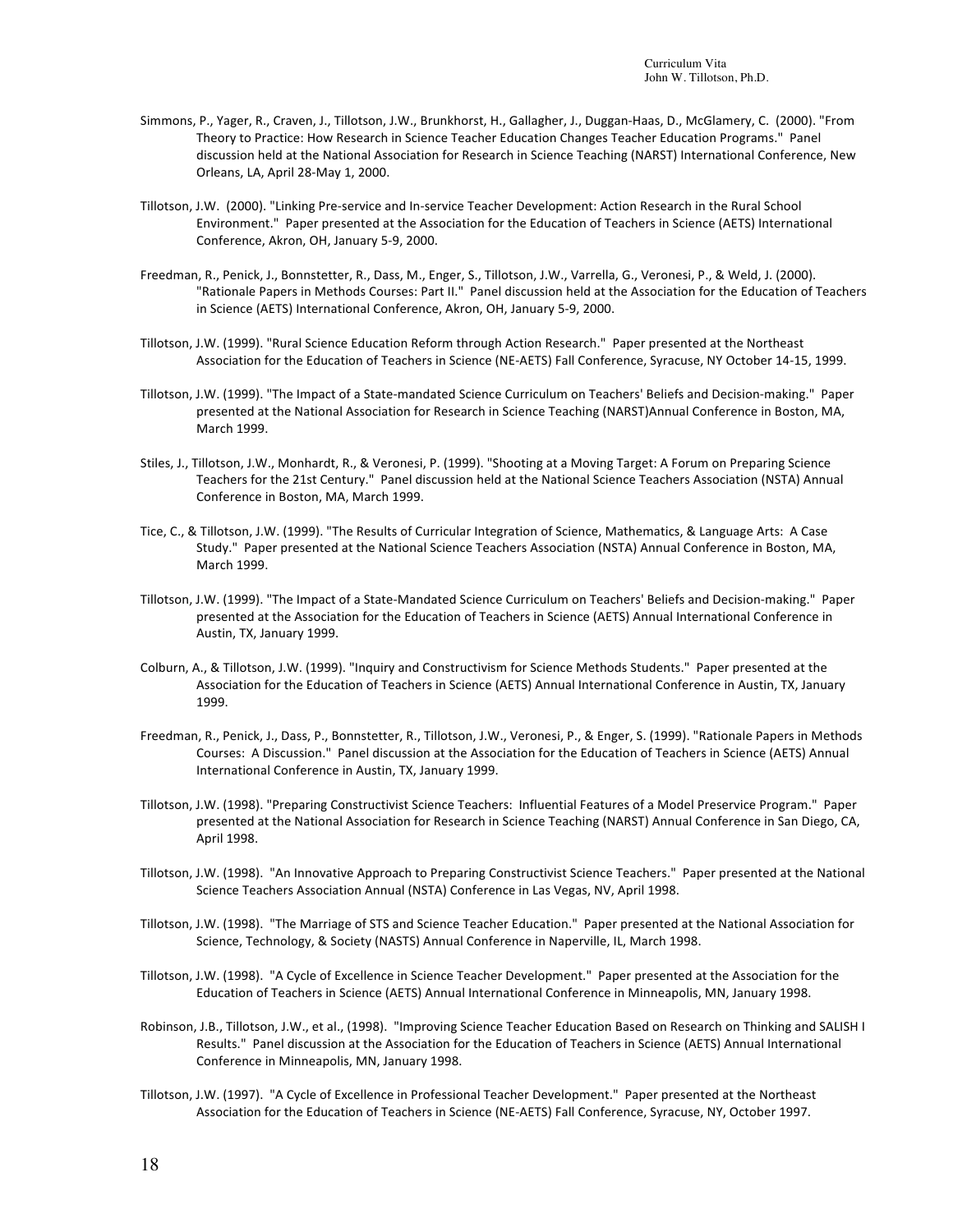- Veronesi, P., & Tillotson, J.W. (1997). "Meeting the Standards: What's a Teacher to Do?" Workshop conducted at the National Association of Science, Technology, & Society (NASTS) Annual Conference, Worcester, MA, March 1997.
- Tillotson, J.W., Veronesi, P.D., & Monhardt, R.M. (1997). "Science Teacher Preparation in These Postmodern Times." Paper presented at the Association for the Education of Teachers in Science (AETS) Annual International Conference in Cincinnati, OH, January 1997.
- James, R., Hamm, K., Labuda, K., Twiest, M., Hossain, K., Brunkhorst, H.K., & Tillotson, J.W. (1997). "New Science Teachers' Views of Their Preparation Programs." Paper presented at the Association for the Education of Teachers in Science (AETS) Annual International Conference in Cincinnati, OH, January 1997.
- Tillotson, J.W. (1996). "Student Achievement in New Teacher Classrooms." Paper presented at the National Association for Research in Science Teaching (NARST) Annual Conference in St. Louis, MO, April 1996.
- Tillotson, J.W., & Penick, J.E. (1996). "Science Teacher Preparation: A Three-Dimensional Analysis." Paper presented at the Association for the Education of Teachers in Science (AETS) Annual International Conference in Seattle, WA, January 1996.
- Tillotson, J.W., & Adams, P. (1995). "Trends from the Salish Data." Presentation given at the NSF Grant Proposal Writing Retreat at Purdue University in West Lafayette, IN, December 1995.
- Tillotson, J.W., Monhardt, B.M., & Veronesi, P.D. (1995). "What Scientists Say About Science." Presentation given at the Iowa Science Teachers Section (ISTA) of the Iowa Academy of Science Fall Conference in Des Moines, IA, October 1995.
- Tillotson, J.W. (1995). "Strategies for Success: Science Teaching in a Distance Education Setting." Presentation given at the Kirkwood Community College Fall Inservice Conference in Cedar Rapids, IA, August 1995.
- Tillotson, J.W. (1995). "Analysis of New Teachers and their Teaching: The Salish Project." Presentation given at the Korean Science Teachers Overseas Training Conference in Iowa City, IA, July 1995.
- Tillotson, J.W. (1995). "Accessing Resources on the Internet." Presentation given at the National Diffusion Network (NDN) Chautauqua Leadership Conference in Iowa City, IA, June 1995.
- Tillotson, J.W. (1995). "New Teachers' Perceptions of Student Learning in Science." Paper presented at the National Association for Research in Science Teaching (NARST) Annual Conference in San Francisco, CA, April 1995.
- Veronesi, P.D., Tillotson, J.W., & Monhardt, B.M. (1995). "A Comparison of the Beliefs of Male and Female Scientists Concerning the Compatibility of the Postmodern Perspective with Their View of the Nature of Science." Paper presented at the Postmodernism and Science Education Conference in Iowa City, IA, April 1995.
- Tillotson, J.W., & Adams, P. (1995). "Student Learning in Classrooms of First Year Teachers." Paper presented at the National Science Teachers Association (NSTA) Annual Meeting in Philadelphia, PA, March 1995.
- Simmons, P., Tillotson, J.W., Krockover, G., et. al. (1995). "Linking Secondary Teacher Preparation Programs: The First Year Salish Mathematics and Science Teacher Collaborative Project." Panel discussion held at the Association for the Education of Teachers in Science (AETS) Annual International Conference in Charleston, WV, January 1995.
- Tillotson, J.W., Monhardt, B., & Veronesi, P.D. (1994). "Perceptions of School Safety in Iowa: A Case Study." Paper presented at the Iowa Science Teachers Section (ISTA) of the Iowa Academy of Science Fall Conference in Des Moines, IA, October 1994.
- Tillotson, J.W., & Henriques, L. (1994). "Teaching Science Via the Iowa Communications Network: The Teacher's Perspective." Paper presented at the Iowa Science Teachers Section (ISTA) of the Iowa Academy of Science Fall Conference in Des Moines, IA, October 1994.
- Tillotson, J.W. (1994). "The Salish Project: A Model for Assessing Outcomes of Science Teacher Preparation Programs Based on New Teacher Performance." Poster presented at the Association for the Education of Teachers in Science, North Central Regional (NC-AETS) Meeting in Bettendorf, IA, October 1994.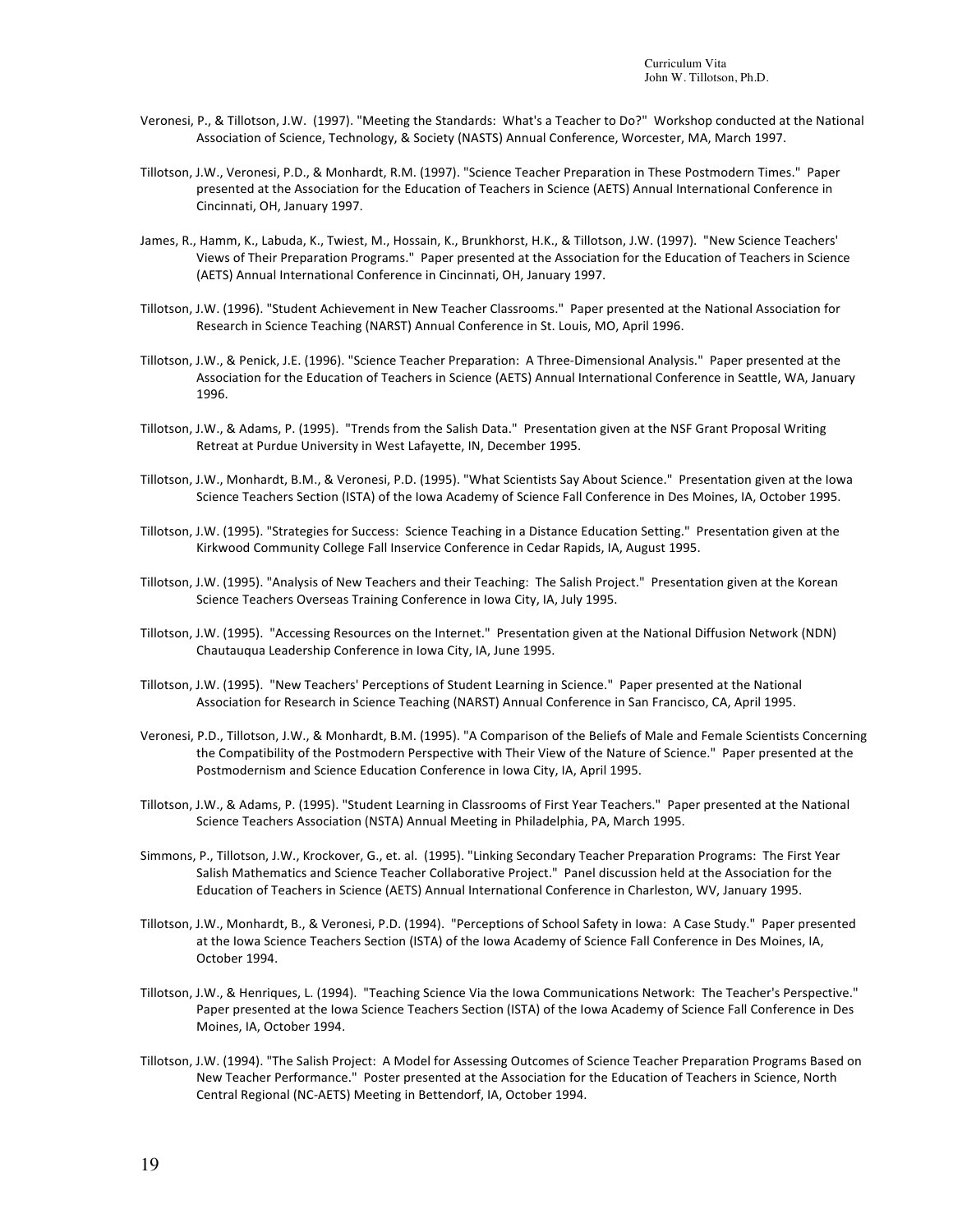- Henriques, L., & Tillotson, J.W. (1994). "Polymers: Plastics and the Environment." Workshop presented at the National Science Teachers Association (NSTA) Annual Meeting in Anaheim, CA, April 1994.
- Tillotson, J.W. (1993). "A Practitioner's View: Teaching Science in a Distance Education Setting." Presentation given at the Star Schools Science Curriculum Institute in Iowa City, IA, August 1993.
- Tillotson, J.W. (1993). "Making Effective Use of the Iowa Communications Network in SS&C Classrooms." Presentation given at the Iowa Scope, Sequence, & Coordination Summer Leadership Conference in Iowa City, IA, June 1993.

#### **INVITED LECTURES/PRESENTATIONS/WORKSHOPS**

- Tillotson, J.W. "Exploring the Directionality of the Relationship Between Teachers' Beliefs and Classroom Practices: A Longitudinal Study of Pre-service Science Teacher Development Across the Career Continuum." Invited research lecture given at Bogazici University, Istanbul, Turkey, December 9, 2015.
- Tillotson, J.W. "Action Research: A Practitioner's Approach to Connecting Theory and Practice in STEM Classrooms." Invited lecture given at SUNY Cortland as part of the New York State STEM Master Teacher Fellows professional development lecture series, November 23, 2015.
- Tillotson, J.W. "Leading an Effective Classroom Discussion? Questions Are the Answer." Invited lecture for the Syracuse University Graduate School's Certificate of University Teaching (CUT) professional development workshop series, October 14, 2015.
- Tillotson, J.W. "Angel of Death: Dr. Josef Mengele and his Legacy Regarding Ethics in Science." Keynote lecture at the Spector/Warren Fellows Teaching the Holocaust Conference, Houston, TX, January 9, 2014.
- Tillotson, J.W. "Building the Field of Teacher Education Research: Harnessing the Potential of ASTE." Presidential keynote address at the Association for Science Teacher Education (ASTE) Conference, Charleston, SC, January 13, 2013.
- Tillotson, J.W. "A Framework for Research in Science Teacher Education: A Blueprint for Action." Invited lecture for the University of Missouri- Columbia, April 27, 2011.
- Tillotson, J.W. "Best Practices in Teaching K-12 Science." Invited lecture in SPE 615 Seminar in Teaching, Syracuse University, November 30, 2011.
- Tillotson, J.W. "Funding Your Doctoral program: Anticipating and Avoiding the Common Pitfalls." Syracuse University, Graduate School Workshop, September 30, 2011.
- Tillotson, J.W., & Dolphin, G. "Teaching Science through Inquiry: The Learning Cycle as an Organizing Framework." Invited lecture and workshop for the Copenhagen Central School District, Copenhagen, NY, February 11, 2009.
- Tillotson, J.W. "The Science of Fire." Invited workshop for the Bristol-Myers Science Horizons Summer Science Program, Cortland, NY, July 2009.
- Tillotson, J.W. "Best Practices in Science Teaching," Syracuse University, Educational Leadership Class, Levy Middle School, February 23, 2009.
- Tillotson, J.W., & Dolphin, G. "Promoting Effective Questioning Skills for Secondary Science Teachers through Lesson Study." Invited lecture/workshop for the Copenhagen Central School District, Copenhagen, NY, April 3, 2009.
- Tillotson, J.W. "Establishing a New Gold Standard: Redefining Excellence in Teacher Education for the  $21^{st}$  Century." Invited keynote lecture at the International Conference on Education, Kenyatta University, Nairobi, Kenya, July 8, 2009.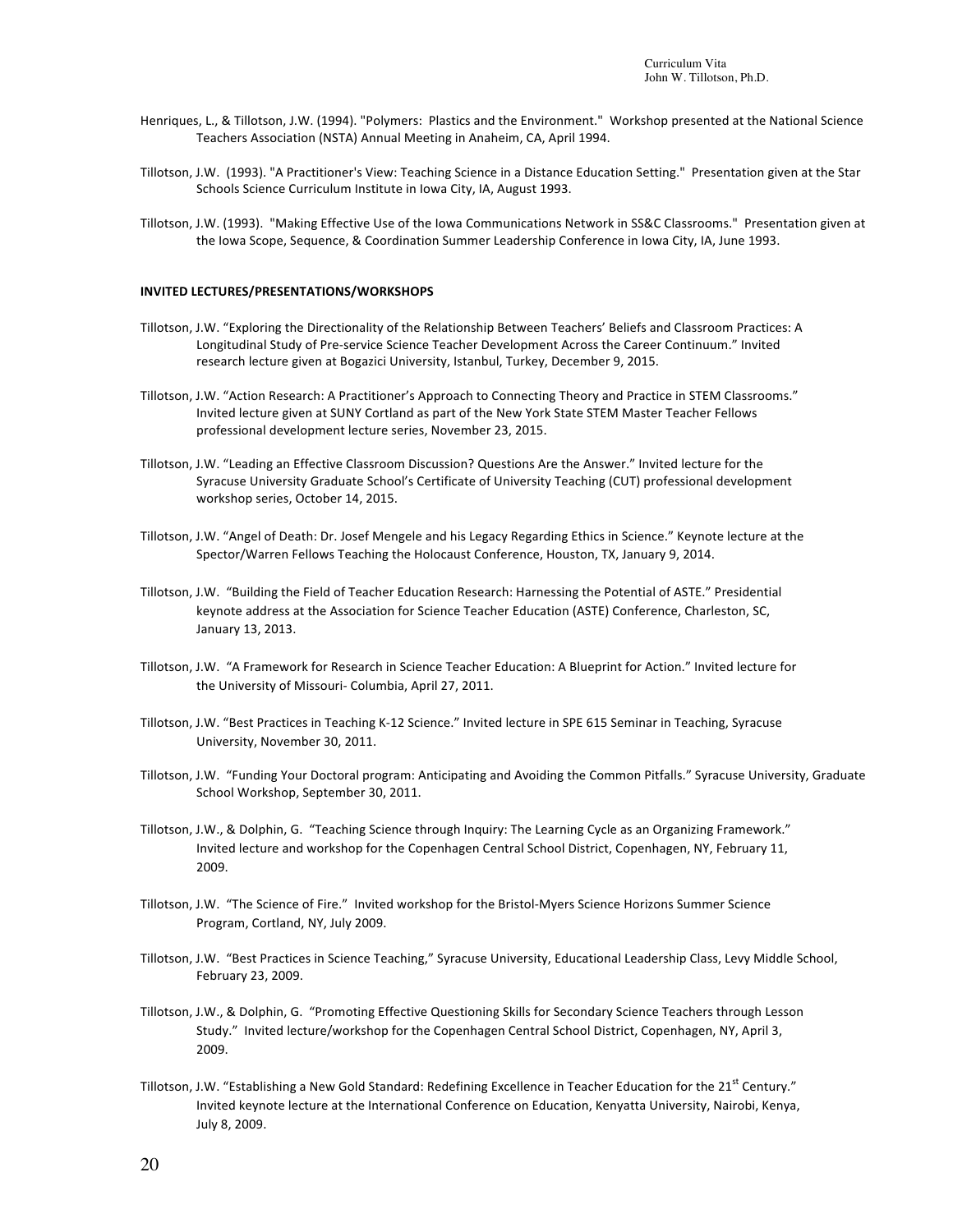- Masingila, J., & Tillotson, J.W. "Reflections on STEM Education in New York State." Empire State STEM Education Progressive Dialogue Conference, Syracuse, NY November 2, 2009.
- Tillotson, J.W. "Action Research: A Tool for Teacher Learning." Invited lecture/workshop for the Dryden Central School District, Dryden, NY Workshop, February 25, 2008.
- Tillotson, J.W. "The Science of Fire." Invited workshop for the Bristol-Myers Science Horizons Program, Cortland, NY, July 2008.
- Tillotson, J.W. "The IMPPACT Project: Implications for the Future of Pre-Service Science Teacher Education Programs." Invited lecture at the University of Iowa Science Education Center, Iowa City, IA, November 19, 2008.
- Tillotson, J.W. "Time Management." Preparing Future Faculty/Future Professoriate Project Conference, Minnowbrook Conference Center, Blue Mountain Lake, NY, May 16, 2008.
- Tillotson, J.W. & Young, M.J. "Investigating the Meaningfulness of Preservice Programs Across the Continuum of Teaching in Science Education (IMPPACT Project): Exploring the Links between Preservice Programs, Pedagogical Beliefs and Classroom Performance." Invited paper presented at the European Science Education Research Association (ESERA) Conference, Malmo, Sweden, August 21-25, 2007.
- Tillotson, J.W. "Research in Effective Teaching." Preparing Future Faculty/Future Professoriate Project Conference, Minnowbrook Conference Center, Blue Mountain Lake, NY, May 16, 2007.
- Tillotson, J.W. "Negotiating Faculty Appointments." Preparing Future Faculty/Future Professoriate Project Conference, Minnowbrook Conference Center, Blue Mountain Lake, NY, May 18, 2007.
- Tillotson, J.W. "Best Practices in Science Teaching," Syracuse University, Educational Leadership Class, Corcoran High School, September 24, 2007.
- Tillotson, J.W. "Pre-service Education: Phase I of the Teacher Professional Continuum- Early Findings and Challenges." National Science Foundation TPC Grant PI Conference, Reston, VA, May 8, 2006.
- Tillotson, J.W. "Best Practices in Science Teaching." Syracuse University Educational Leadership Class, JD Middle School, September 25, 2006.
- Tillotson, J.W. "The Level Playing Field: A New York Fairy Tale." Invited keynote lecture at the Central New York School Boards Association Legislative Conference, Ithaca, NY, February 5, 2005.
- Tillotson, J.W., & Verfuss, E. "The Science of Fire." Invited workshop presenter for the Bristol Meyers Science Horizons Program, Cortland, NY, June 29, 2005.
- Tillotson, J.W. "Inquiry-based Science Teaching Strategies: A Nature of Science Framework." Invited workshop conducted for the Jefferson-Lewis BOCES, Watertown, NY, August 16-17, 2004.
- Tillotson, J.W. "Micro-Teaching 101." Invited workshop conducted for the Syracuse University Teaching Fellows Program, Syracuse, NY, April 4, 2003.
- Tillotson, J.W. "Teaching and Learning in the Sciences." Invited workshop conducted for the Syracuse University TA Training Program, Syracuse, NY, August 2003.
- Tillotson, J.W. "Action Research in Preservice Science Teacher Education." Invited presentation given at the Science Teachers Association of New York State (STANYS) Conference, Ellenville, NY, November 2, 2003.
- Tillotson, J.W., "Especially for Secondary Science Teachers." Invited workshop conducted for the Jefferson-Lewis BOCES, Watertown, NY, November 7, 2003.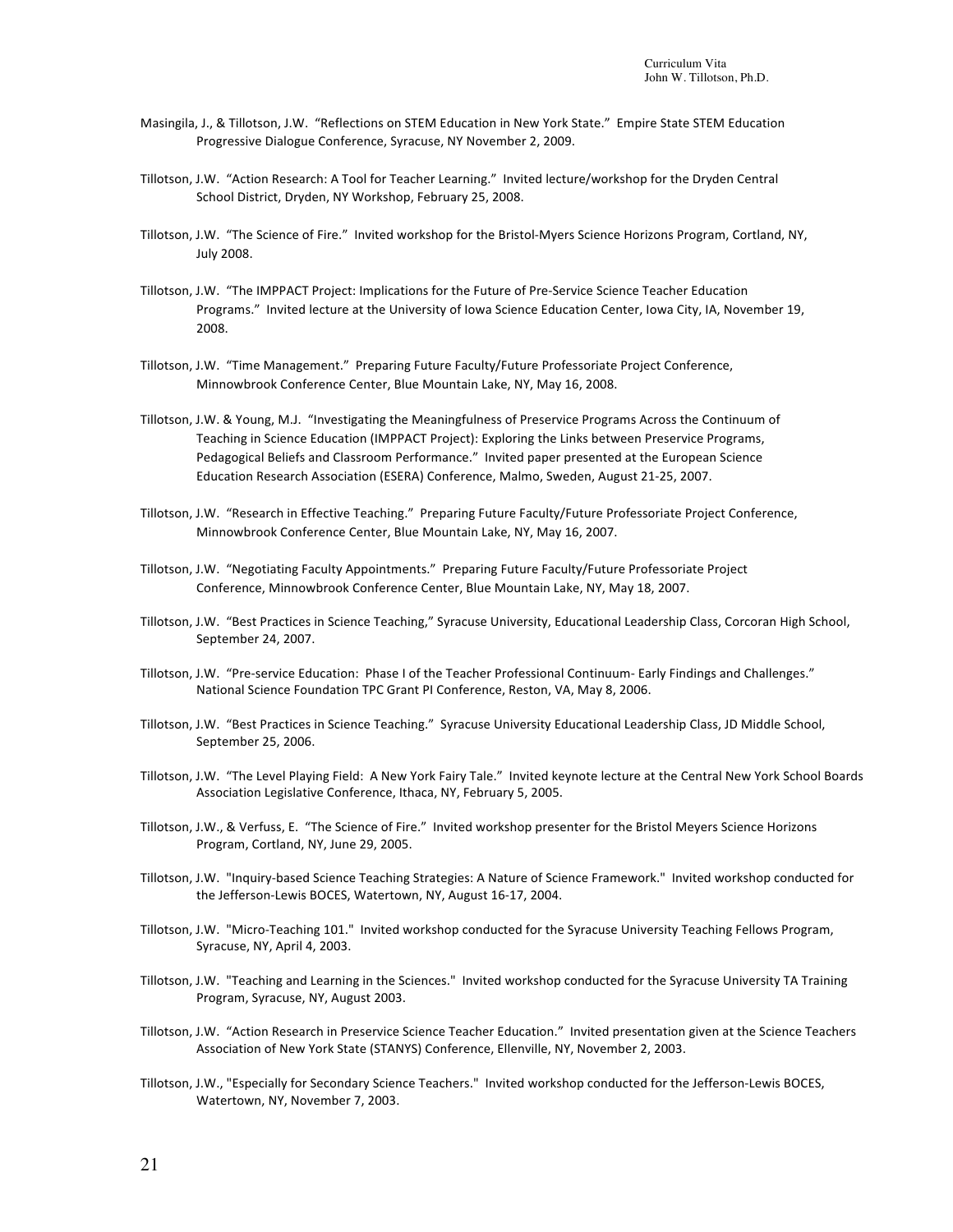- Tillotson, J.W. "Action Research: Bridging the Gap Between Education Research and the K-12 Classroom." Invited workshop presentation conducted for the Southern Tier Teachers' Center, Endicott, NY, May 6, 2002.
- Tillotson, J.W. "Action Research: A Collaborative Journey." Invited speaker at the Southern Tier Teacher Center Network Professional Development Workshop, May 6, 2002.
- Tillotson, J.W. "A Marathon Education as a Springboard to the Future." Invited commencement speaker for the Marathon Central School, Class of 2001 graduation ceremony, June 24, 2001.
- Tillotson, J.W. "Distance Learning Video-Conferencing in the School of Education." Invited presentation to the SU School of Education Board of Visitors, October 27, 2000.
- Tillotson, J.W. "The Goals 2000 Preservice Grant Project and its Impact on Cincinnatus Central School." Invited presentation to the Board of Education of Cincinnatus Central School, February 28, 2000.
- Tillotson, J.W. "Navigating the New York State Science Standards: The Promise of Action Research." Invited professional development workshop speaker, Sackets Harbor Central School in conjunction with five other rural school districts, March 28, 2000.
- Tillotson, J.W. "The Big Question: Can You Improve Your Questioning Skills?" Invited workshop presenter, Syracuse University Host Teacher Orientation Workshop, Corcoran High School, Syracuse, NY, August 29, 2000.
- Tillotson, J.W. "Composing a Life as a Faculty Member." Invited guest speaker, EDU 781: Institutions and Processes of Higher Education course, Syracuse University, November 29, 2000.
- Tillotson, J.W. "Action Research for Rural Science Teachers." Invited workshop presenter at Marathon Central School, Marathon, NY, December 2, 1999.
- Tillotson, J.W. "Composing a Life as a Faculty Member." Invited panelist in the EDU 781: Institutions and Processes of Higher Education course, Syracuse University, December 1, 1999.
- Tillotson, J.W. "The NYS Regents System: Strengths and Weaknesses." Invited speaker in the Maxwell School of Citizenship Freshman Seminar course, Syracuse University, October 29, 1999.
- Tillotson, J.W. "Interviewing for a Faculty Position." Invited presenter at the Syracuse University TA Training Program, Syracuse, NY, October 22, 1999.
- Tillotson, J.W. "Action Research for Rural Science Teachers." Invited facilitator for the Belleville-Henderson Central School Staff Development Day, Belleville, NY, October 8, 1999.
- Tillotson, J.W. "Action Research: Questions and Answers." Invited lecture at the Graduate Seminar in Science Education, SUNY College at Brockport, Brockport, NY, September 30, 1999.
- Tillotson, J.W. "The Big Question: Can You Improve Your Questioning Skills?" Invited presenter at the Syracuse University Host Teacher Orientation Workshop, Corcoran High School, Syracuse, NY, September 1, 1999.
- Tillotson, J.W. "Action Research." Invited presenter at the Goals 2000 Preservice Project Summer Institute, Syracuse University, August 24, 1999.
- Tillotson, J.W. "Veteran's Roundtable." Invited panelist at the Freshman Forum Faculty Workshop, Syracuse University, August 24, 1999.
- Tillotson, J.W. "Teaching in a Laboratory." Invited presenter at the Syracuse University TA Training Program, Syracuse, NY, August 20, 1999.
- Tillotson, J.W. "How to Present an Effective Action Research Poster." Invited presenter for the EDU 207: The Study of Teaching course, Syracuse University, April 19, 1999.
- Tillotson, J.W. "Environmental Studies Project Training Workshop." Invited workshop facilitator for the project at SUNY College of Environmental Science and Forestry, Syracuse, NY, April 17, 1999.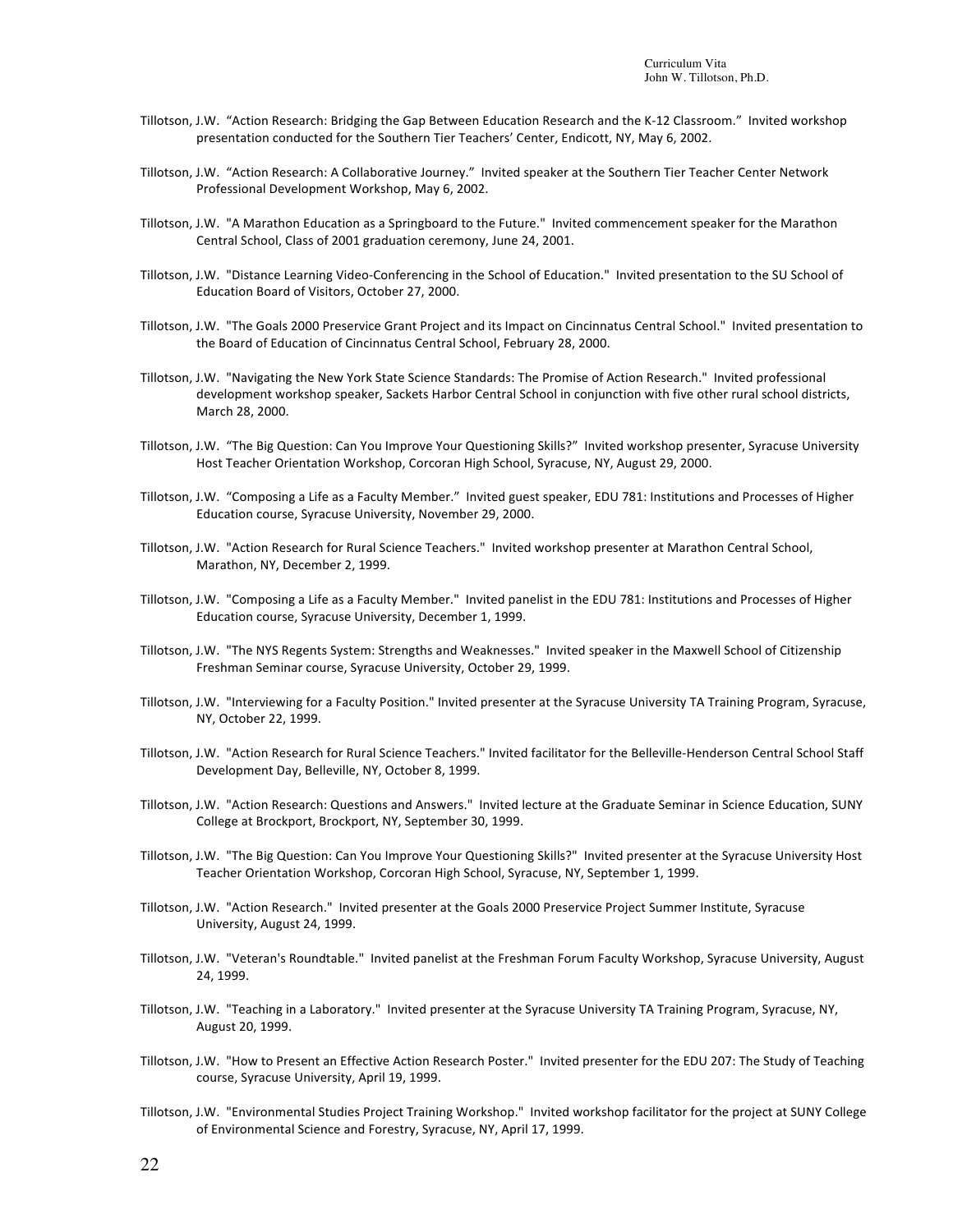- Tillotson, J.W. "New Faculty Orientation Workshop." Invited facilitator for small group discussions concerning the adjustment process for new faculty members at Syracuse University, August 1998.
- Tillotson, J.W. "Guest Faculty Project Reviewer." Invited reviewer of student inquiry projects for the EDU 207 course at Syracuse University, Fall 1998.
- Tillotson, J.W. "Physics and Science Education: What Can We Learn From Each Other?" Department of Physics luncheon guest for an informal discussion of ideas and issues of concern to both departments, Syracuse University, November 1997.
- Tillotson, J.W. "New Teachers' Perceptions of Their Multi-faceted Science Teacher Preparation Program." Invited lecture at the Mathematics Education Seminar, Syracuse University, April 1997.

### **HONORS AND AWARDS**

- *\** **Outstanding Community Service Award**, Marathon Lion's Club, June 2014
- \* **2012 ASTE President**, Elected by the membership of the Association for Science Teacher Education (ASTE)
- **2011 Member of the Year Award**, Marathon Area Volunteer Ambulance Corps, Inc. (MAVAC), February 2012
- *\** **Joan N. Burstyn Endowed Fund for Collaborative Research Award**, School of Education, Syracuse University, December 15, 2006.
- *\** **Outstanding Science Teacher Educator of the Year Award**, Association for Science Teacher Education (ASTE), January 14, 2006.
- *\** **2006 Member of the Year Award**, Marathon Fire Department, Marathon, NY, February 2006.
- **Excellence in Graduate Education Faculty Recognition Award**, Graduate School, Syracuse University, April 2005.
- **Outstanding Community Service Award**, Interdenominational Protestant Campus Ministry, Syracuse University, April 2004
- **\* Learning Disabilities Association of America Teacher Educator Team Award**, December 2001
- **New Meredith Award Nominee for Excellence in Teaching and Mentoring, Syracuse University, December 2000**
- **\* 2000 Firefighter of the Year Award**, Harford Volunteer Fire Department, December 2000.<br>**\*** Phi Delta Kanna Inductee University of Jowa, Chanter 005, October 1993.
- **Phi Delta Kappa Inductee**, University of Iowa, Chapter 005, October 1993
- **Outstanding Teaching Assistant Award**, University of Iowa, 1992-1993
- **Outstanding Senior Chemistry Major, SUNY at Cortland, April 1991**
- **\* Alpha Delta Junior Class Scholarship**, SUNY at Cortland, April 1990
- **\* American Chemical Society's Analytical Chemist Award**, SUNY at Cortland, April 1990
- **\* Kappa Delta Pi National Education Honor Society Inductee**, SUNY at Cortland, May 1990

#### **SERVICE AND RELATED EXPERIENCES**

**Board of Directors for the Truxton Academy Charter School, Truxton, NY, August 2015- present** 

Provide consulting advice related to the formation of a STEM-focused, K-5 public charter school that uses projectbased learning to explore science, engineering, and agriculture education topics.

#### **Chair, Department of Science Teaching**, *Syracuse University*, July 1, 2017- present

Responsible for overseeing the department budget, program development, faculty mentoring and annual reviews, facilities planning, student recruitment initiatives, and policy development.

- **Coordinator**, **Adolescent Science Education 7-12 Teacher Education Program**, *Syracuse University*, August 2003-June 2016 Responsible for advising undergraduate and graduate science teacher education majors, coordinating the supervision of student teachers in their various field placements, and completing reporting requirements for NCATE documentation.
- **CAEP/NCATE Program Area Coordinator for Science Education**, *Syracuse University*, May 2003-June 2016 Develop course-embedded assessments related to CAEP/NCATE proficiencies, compile data and report annually on student outcomes related to these proficiencies, and conduct scoring institutes for participating host teachers working with student teachers in their classrooms.
- New York State STEM Master Teacher Fellow Selection Panelist, SUNY Research Foundation, September 2014- present Responsible for reviewing portfolios, conducting interviews, and selecting final recipients of the NYS Governor's STEM Master Teacher Fellow honorees.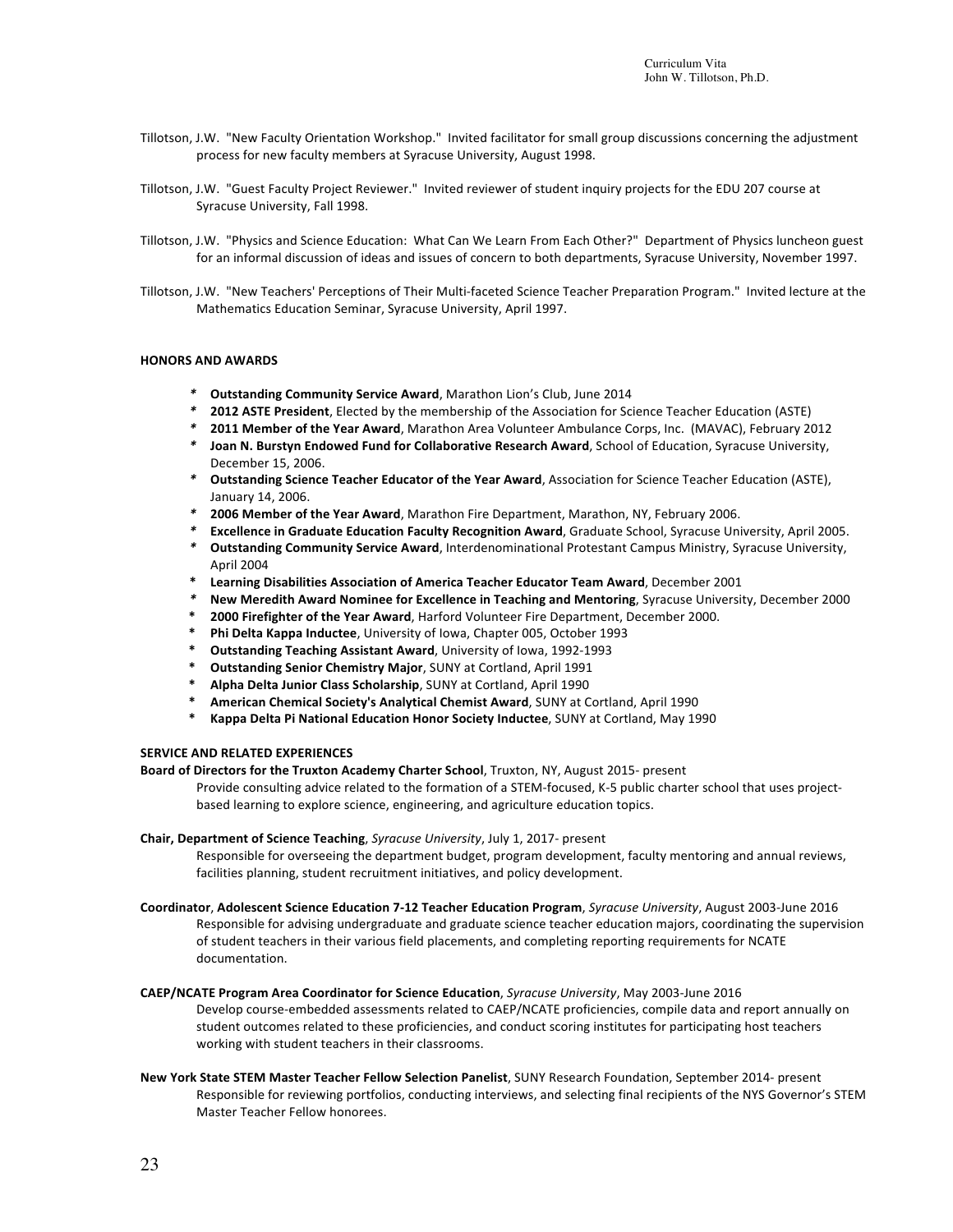Mentor, Future Professoriate Project (FPP), Department of Science Teaching and the Teaching and Leadership Program, 2000present

Mentor doctoral students interested in pursuing a career as a faculty member in higher education through a semester-long teaching experience in one or more of my courses.

Co-Advisor (along with Dr. Sharon Dotger), Science Education Doctoral Seminar Group, Department of Science Teaching, August 2006-May 2009

Led a weekly workshop with doctoral students related to professional issues such as developing a research agenda, preparing for a faculty job search, and developing a dissertation proposal.

- **Chair, Science Education Faculty Search Committee**, *College of Arts & Sciences/School of Education*, 2008-2009 Orchestrated a successful search for a new dual faculty member in the Department of Science Teaching and Teaching & Leadership Program.
- **Student Grade Appeal Faculty Representative**, *College of Arts & Sciences*, 2009-present Member of the committee that heard cases in which a student wished to appeal the grade they received in a particular course.
- Faculty Mentoring Committee for Dr. Jason Wiles, College of Arts & Sciences, Syracuse University Science education faculty representative on a team of faculty from the Biology Department assigned to mentor Dr. Jason Wiles, Assistant Professor of Life Sciences Education.
- Planning Committee Member, Syracuse/Central NY STEM Regional Dialogue Workshop, The Warehouse, Syracuse University, November 2, 2009

Assisted with the planning and development of workshop sessions geared towards bringing together STEM faculty, business leaders, and higher education representatives from across NYS to discuss ways of improving STEM education in the region.

**Faculty Commencement Marshal, Syracuse University, 2007-present** 

merit and broader impacts criteria.

Support the Syracuse University commencement program by serving as a marshal responsible for coordinating the faculty processional.

Science Education Professional Development Consultant, *Copenhagen Central School District*, Copenhagen, NY, December 2008-present

Conduct professional development workshops and provide ongoing mentoring support to three novice science teachers in this high-needs rural school district.

- National Advisory Panel- Preservice Science Teacher Education, NSF-sponsored Teacher Professional Continuum (TPC) Grant, Iowa State University (Brian Hand, PI), December 2006-present Serve as an advisor to the project aimed at improving science teachers' ability to use writing-to-learn strategies in their laboratory courses.
- National Advisory Board- NSF-sponsored STIMULATE CCLI Grant, North Carolina State University, (Len Annetta, PI), May 2008present

Serve as an advisor on this project aimed at using interactive, 3-D gaming interfaces to assist pre-service science teachers in learning how to respond to dynamic classroom situations using a virtual environment.

- National Advisory Board- *NSF-sponsored CCLI grant*, Miami (OH) University (Elizabeth Schussler, PI), May 2008-present Serve as an advisor on this project aimed at implementing inquiry-based science laboratory modules in the introductory biology courses at the University of Miami (OH).
- Project Evaluator, Arthur Vining Davis Foundation Grant, University of Iowa (Brian Hand, PI), January 2009-present Responsible for gathering evaluation data from participants in this professional development project for secondary science teachers geared toward helping them learn strategies for using multi-modal representations of science knowledge in their instruction.
- **National Science Foundation Grant Proposal Panel Reviewer- Robert Noyce Math and Science Teacher Scholarship** *Competition*, Washington, DC, May 18-21, 2008 Reviewed approximately fourteen NSF grant proposals as part of the panel review process using the NSF intellectual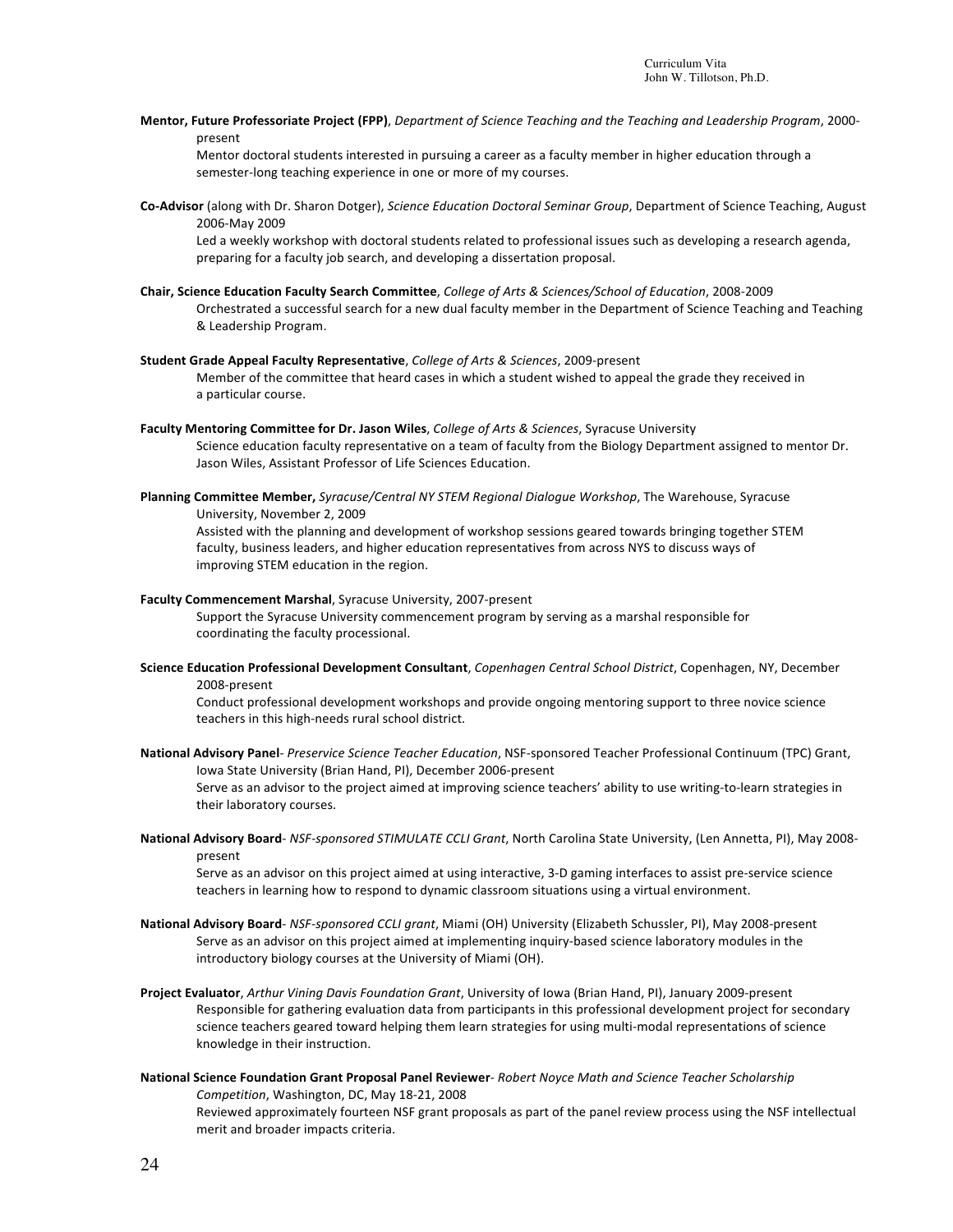**Chair, Committee on Curriculum and Higher Degrees,** *School of Education*, Syracuse University, August 2006- May 2009 Responsible for leading the committee that reviews all curriculum proposals for the School of Education and requests for degree program modifications.

Dean's Council At-Large Representative, *School of Education*, Syracuse University, August 2005- May 2007 Elected by the faculty to serve as the at-large representative on the Education Dean's Council.

- Student Standards Committee, College of Arts & Sciences, Syracuse University, August 2005- present Serve on the committee which hears cases regarding possible academic integrity violations within the College.
- Science Education Faculty Search Committee Chair, *Department of Science Teaching/ Teaching & Leadership Program*, Syracuse University, August 2008-April 2009 Served on the search committee to hire a dual science education faculty member in the Department of Science Teaching and Teaching & Leadership Program.
- Little League Baseball Coach, *Crown City Little League*, Cortland, NY, 2008-present Coached 11-12 year olds in the fundamentals of baseball and sportsmanship.
- **Volunteer EMS Staff**, *New York State Empire Games- Senior Division*, Cortland, NY, June 2003-2009 Volunteer as an EMT staffing various athletic events for senior citizens participating in the Empire Senior Games.
- Representative, Cortland County Emergency Communications Advisory Board, Cortland, NY, 2004-2014 Provide technical advice to the Cortland County Legislature regarding the emergency communications needs of the EMS agencies in the region.
- **Ph.D Program Revision Committee**, *School of Education*, Syracuse University, August 2006- 2008 Serve on the committee charged with redesigning the requirements for the Ph.D. degree in Education.
- Syracuse University Bookstore Advisory Board, Syracuse University, August 2005- present Appointed by the Dean of Education to serve as a member of the Advisory Board.
- Life Science Educator Faculty Search Committee Member, *Biology Department*, Syracuse University, August 2006- May 2007 Served on the search committee to hire a Life Sciences Education faculty member in the Biology Department.
- National Science Foundation Panel Reviewer for TPC Grants, Arlington, VA, November 2-4, 2005. Invited to serve as a panel reviewer for the NSF Teacher Professional Continuum grant proposals during the 2005 competition.
- Science Education Consultant, *Integrating Disability History in Special and Inclusive Education Grant Project*, Inclusive Education Program, Syracuse University, August 2001-August 2004 Will develop science curriculum materials that integrate an online Disability History Museum for use with students in grades 5-12.
- **Director,** *Northeast-Association for the Education of Teachers in Science (NE-AETS)*, 1998-1999 Elected to head the region and serve as the liaison with the national AETS organization.
- Board of Directors, Association for the Education of Teachers in Science (AETS), 1998-1999 Serve as a regional representative participating in the governance of the AETS organization and determining the annual conference planning agenda.
- **Chairman**, *Secondary Education Program Group (SEPG), Syracuse University*, 2003-2004 Chaired the secondary education faculty group responsible for oversight of all secondary teacher education programs on campus.
- Science Education Consultant, *Physics Frontiers Center NSF Grant Proposal*, Department of Physics, Syracuse University, June -August 2001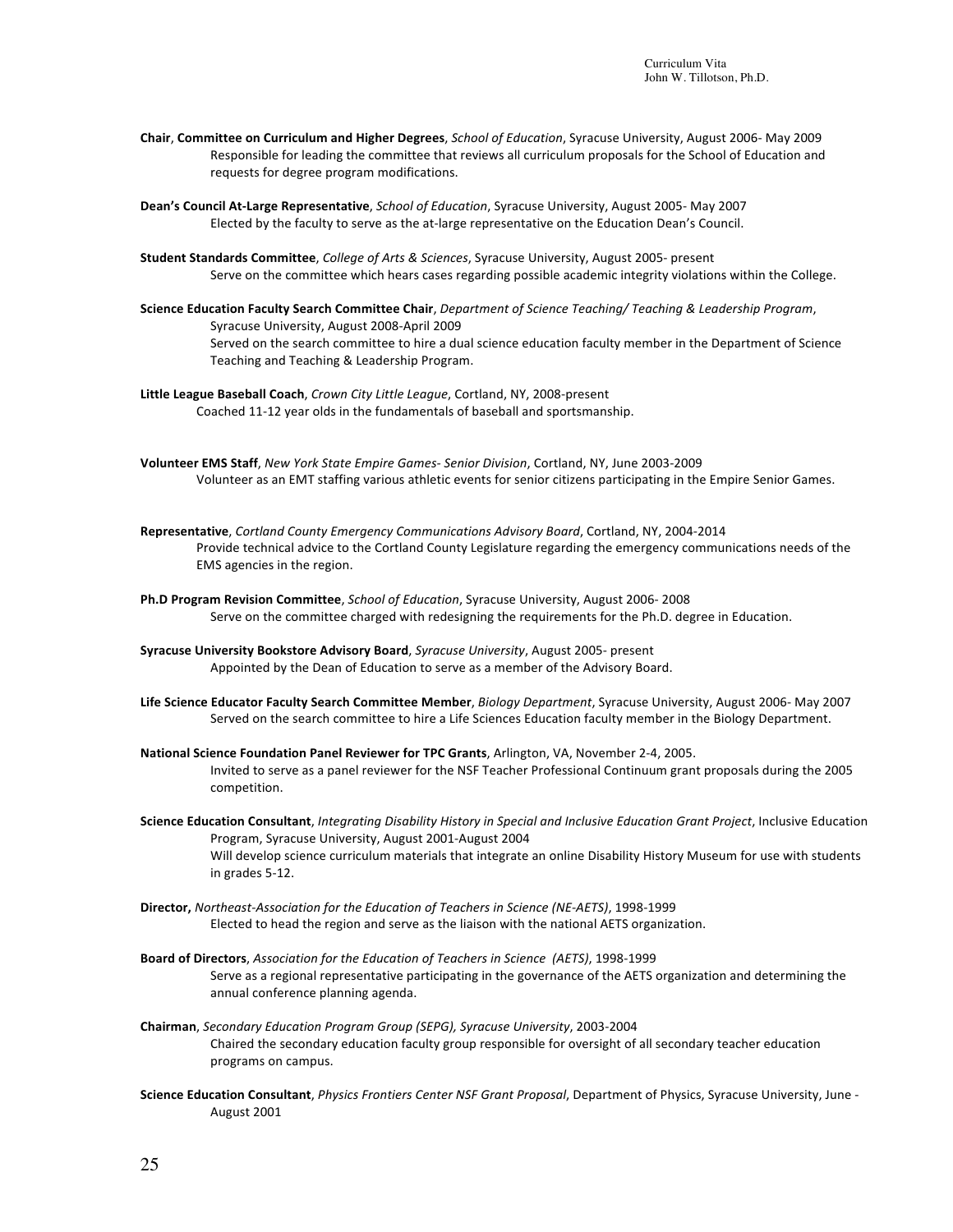Provided feedback and ideas for the development of a multi-million dollar grant proposal to create a physics research center at SU and provide outreach to K-12 schools.

Chair, Ad Hoc Committee on Preparing Science Teacher Educators, *Association for the Education of Teachers in Science*, 2002-2004

Appointed to chair this committee with the charge of drafting a set of recommendations defining the experiences required for the effective preparation of science teacher educators.

**Communications Committee**, *Association for the Education of Teachers in Science*, 2002-2004

Appointed to this committee charged with providing guidance to the Board regarding AETS print publications and electronic communications.

Policy Advisory Board, *Living SchoolBook*, Syracuse University, 2002-2003

Appointed to serve on this Board charged with setting policy for the School of Education with regard to projects involving the integration of educational technology.

**External Tenure Review Evaluator**, *University of Montana*, Fall 2001

Invited to serve as an external reviewer for the tenure evaluation of an Assistant Professor of Science Education.

- **Curriculum Development Consultant**, *Living SchoolBook Project*, Syracuse University, August 13-15, 2001 Facilitated a team of curriculum writers in preparing inquiry-based science curriculum materials that integrate a watershed database developed by the LSB Project.
- **MST Book Proposal Reviewer**, *Houghton-Mifflin Publishers*, July 2001 Reviewed an elementary science methods textbook aimed at promoting MST connections.
- Promotion and Tenure Committee, *School of Education*, Syracuse University, August 2000- May 2001 Elected to a one-year term to evaluate five promotion and tenure candidates.
- **Technology Committee**, *School of Education*, Syracuse University, August 2000- present Involved in developing a coordination policy for technology projects within the School of Education.
- **Proposal Review Co-Coordinator- Strand 4A and 5**, *National Association for Research in Science Teaching* Co-Coordinated the peer review of NARST conference proposals for the Preservice Teacher Education and the Curriculum, Evaluation and Assessment strands for the International NARST Conference.
- Professional Development Consultant, *Collaborative for Excellence in Teacher Preparation in Pennsylvania Grant Project*, Indiana University of Pennsylvania, August 21-25, 2000 Facilitated small group sessions with faculty from fourteen colleges and universities in PA on how to use videotape analysis rubrics to evaluate their teaching practices.
- **Grant Writer**, *Tioga County Agricultural Society*, January 2000-2002 Developed and submitted a number of grant proposals to various foundations and funding agencies to support a capital project at the Tioga County (NY) Fairgrounds.
- **Evaluation Consultant**, SimScience Project, Department of Physics, Syracuse University, August 2000-present Conducting an evaluation of a physics simulation web site developed by the Physics Department.
- Freshman Forum Leader, *College of Arts & Sciences*, Syracuse University, 1997-present Served as a forum leader for approximately fifteen incoming freshman students each fall.
- Freshman Advisor, College of Arts & Sciences, Syracuse University, 2000-2001 Served as a volunteer freshman advisor for sixteen incoming students during the 2000-2001 academic year.
- School Safety Committee, Marathon Central School, September 2000-June 2001 Aided in the development of an emergency safety and evacuation plan for the school district.
- Project Evaluator, Waterbox Curriculum Validation Study, L'Agence/Sorio Corporation in association with Syracuse University, November 1999-April 2000. Lead project evaluator of the field analysis of a water quality curriculum in NYS.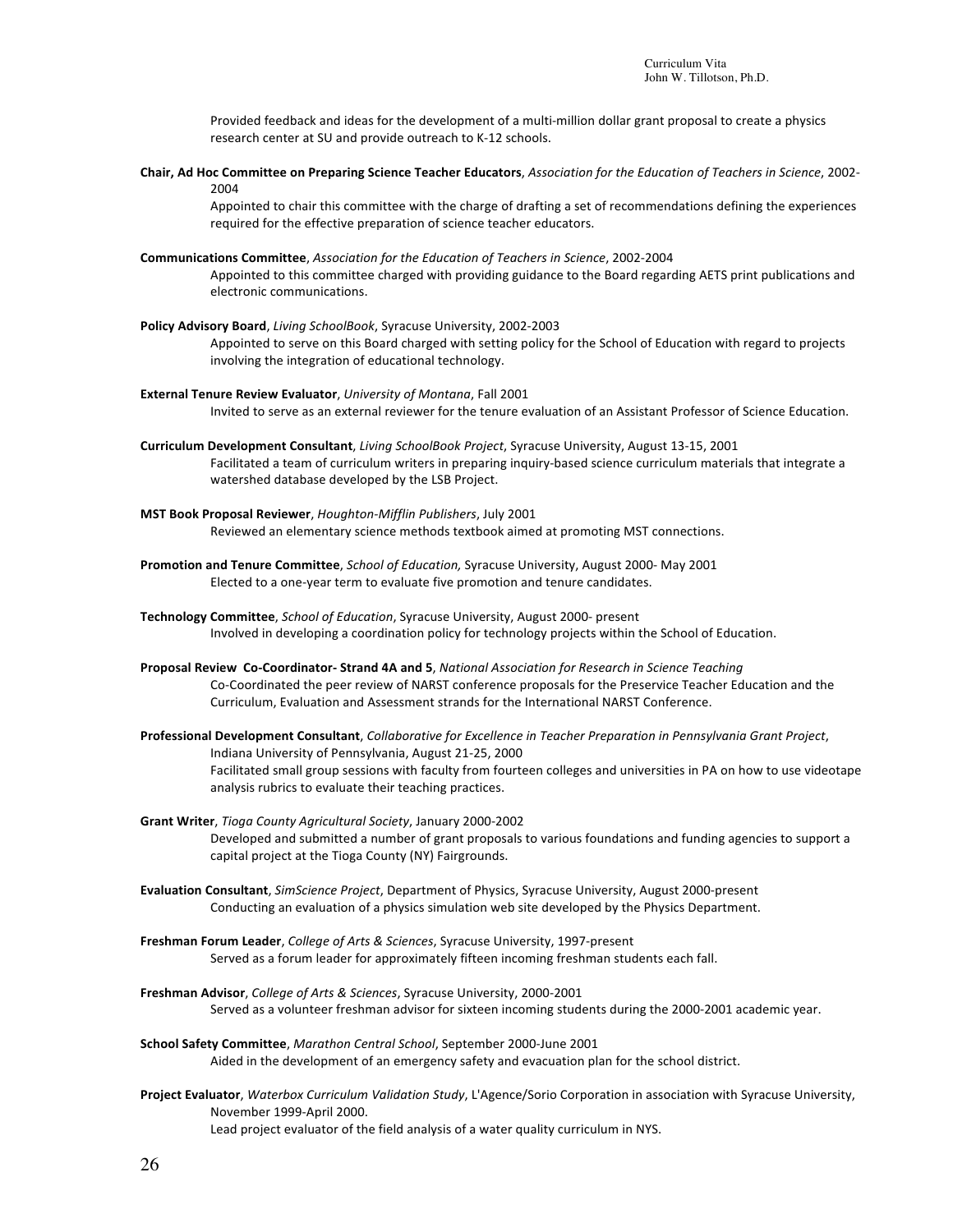- Consultant, *Environmental Studies Project*, SUNY College of Environmental Science and Forestry, March 1999-August 1999. Created a template for revising a series of high school environmental science modules.
- Ad-Hoc Committee on Regional AETS Units, *Association for the Education of Teachers in Science*, 1999. Examined the changing structure of the regional units within the parent organization.
- **President, Marathon Central School Board**, *Marathon Central School District*, Marathon, NY, 1998-2005 Elected to serve two consecutive terms on the local school board to oversee the financial vitality and educational mission of the district.
- **Consultant**, *GOALS 2000 Professional Development Grant*, 1998-1999 Perform consultation to two rural school districts in Jefferson County, NY on the techniques of action research for teachers.
- **Educational Initiatives Committee***, Marathon Central School District*, 1999-2005 Planning group for future academic projects within the school district.
- **President, Marathon Community Scholarship Foundation**, *Marathon, NY*, 2002-2008 Committee charged with establishing a not-for-profit scholarship foundation to support academic and scholarly awards for students within the Marathon Central School District.
- **School-to-Work Committee**, *Marathon Central School District*, Marathon, NY 1998-1999 Serve as part of a community-based committee organized to establish a strong school-to-work program with area businesses for high school students.
- **Tenure Committee on Teaching**, *Syracuse University*, 1998 Conducted teaching evaluations and assisted in the writing of a tenure committee report on Dr. Lon Beery.
- **Faculty Search Committee Member**, *Syracuse University,* 1998-1999, 2005-2006 Member of the committee for a search attempting to hire two special education faculty members and one science education faculty member in the School of Education.
- **Faculty Advisor**, *Association of Science Educators (ASE) Student Organization*, 1998-1999 Act as the faculty sponsor/advisor for the ASE club that consisted of science teaching majors. Club conducts community outreach science programs for area students.
- Faculty Advisor, Syracuse University- National Science Teachers Association (SU-NSTA) Student Chapter, 2003-present Act as the faculty sponsor/advisor for the newly created student chapter of this national science teacher professional organization.
- **New Generation of Researchers Committee**, *National Association for Research in Science Teaching*, 1996-1999 Nominated to serve on this committee dedicated to expanding the research practices and perspectives of new science educators in the NARST organization.
- Research Apprenticeship Committee, *School of Education*, Syracuse University, 1997-present Evaluated research apprenticeship reports drafted by doctoral candidates in preparation for their dissertation research projects.
- **Coordinator**, *Academy of Science Educators*, Syracuse University Professional Development School, 1996-2009 Established a series of professional development activities in science education for area science teachers, preservice science education students, and science education faculty members.
- Faculty Representative, Secondary Coordinating Council, Syracuse University Professional Development School, 1996-2000 Acted as science education faculty contact person with regard to planning and structuring PDS events relevant to all secondary subject areas.
- Awards and Scholarship Committee, *School of Education*, Syracuse University, 1996-1997 Reviewed and rated graduate student scholarship applications for approximately seventy-five candidates.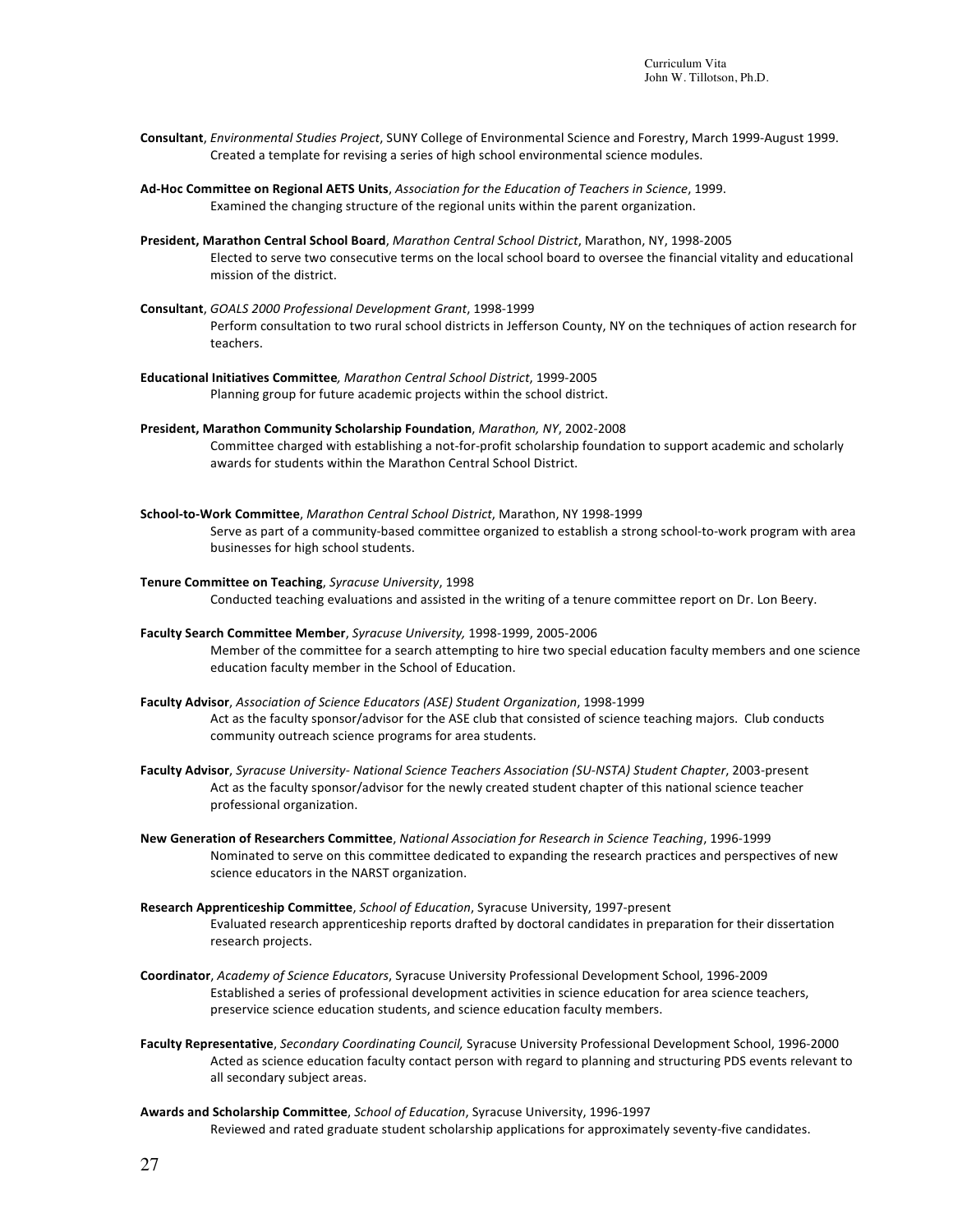Conference Planning Committee, Northeast Association for the Education of Teachers in Science Fall Conference, Syracuse, New York, 1997-present Edited proposal abstracts, promoted the conference via Internet listservs, and acted as a session moderator for this

regional conference.

Department of Science Teaching Representative, School of Education Dual Student Convocation, Syracuse University, Fall 1997present

Presented key program information to incoming freshman science education students enrolled in the dual Arts & Sciences and Education program.

- Faculty Participant, *School of Education Phone Campaign*, Syracuse University, November 1997-2000 Contacted approximately twenty freshman applicants to the School of Education via telephone. Shared program information, answered specific questions about the University, and offered to schedule campus visits.
- Proposal Reviewer, National Association for the Education of Teachers in Science Annual Conference, Summer 1997-present Reviewed approximately twenty-five paper proposals in the teacher education strand.
- **Proposal Reviewer**, *National Association for Research in Science Teaching (NARST)*, 1998-present Reviewed conference paper proposals in the science teacher education strand for the NARST Annual Conferences.
- **Higher Education Liaison**, *Science Teachers Association of New York State Central Region*, 1997-2004 Acted as a higher education contact person for Central Region STANYS Board. Responsible for recruiting preservice science teacher education student members.
- **Publications Committee Chair**, *National Association for Science, Technology, & Society,* 1997-2000 Responsible for selecting committee members representing each of the diverse areas of NASTS, reviewing and revising the STS Today newsletter publication, investigating further publication opportunities for the organization, and reporting activities to NASTS Board.
- **Chairman**, **Nominating Committee**, *Harford Volunteer Fire Department*, Harford, NY 1997-2000 Developed a slate of candidates for the annual fire department election of line officers.
- **Deputy Fire Chief**, *Harford Volunteer Fire Company*, 1998- 2000. Second-in-command of a thirty member department that provides fire and EMS coverage to the community
- Lieutenant/Emergency Medical Technician (EMT-D), Marathon Area Volunteer Ambulance Corps, Inc. (MAVAC), April 2000present

Provide basic life support coverage for an EMS agency serving a response area of approximately 85 square miles. Serve as an officer of the emergency squad responsible for various administrative duties and on-scene command.

**Chairman**, **Ways and Means Committee**, *Harford Volunteer Fire Company*, 1997-2000 Planned a series of fundraising events to generate capital to be used for fire equipment purchases.

### **Grant Writer**, Marathon Fire and Ambulance, 2001-present

Received over \$400,000 from five separate grants funded by the Federal Emergency Management Agency (FEMA) and the New York State Legislature to purchase a new brush firefighting vehicle and associated brush firefighting equipment, 12-lead ECG defibrillation units, thermal imaging equipment, portable radios, a radio repeater system and new turnout gear.

**Grant Writer**, *Harford Volunteer Fire Company*, 1997-2000

Received a \$20,000 legislative grant from Senator James Seward's office and a \$1,000 grant from Cornell University's Office of Community Development to purchase a new fire and EMS rescue vehicle for the fire district. Also, secured a \$10,234 grant from the Federal Emergency Management Agency (FEMA) to purchase training materials ands classroom presentation equipment.

### **United Way Team Leader**, *Syracuse University Campus Campaign*, 1997-2003

Organized United Way faculty donation program for two campus sectors. Supervised assistants who helped carry out associated fundraising events such as campus-wide bake sale. Attended training sessions conducted by United Way administrators to better facilitate the campaign efforts.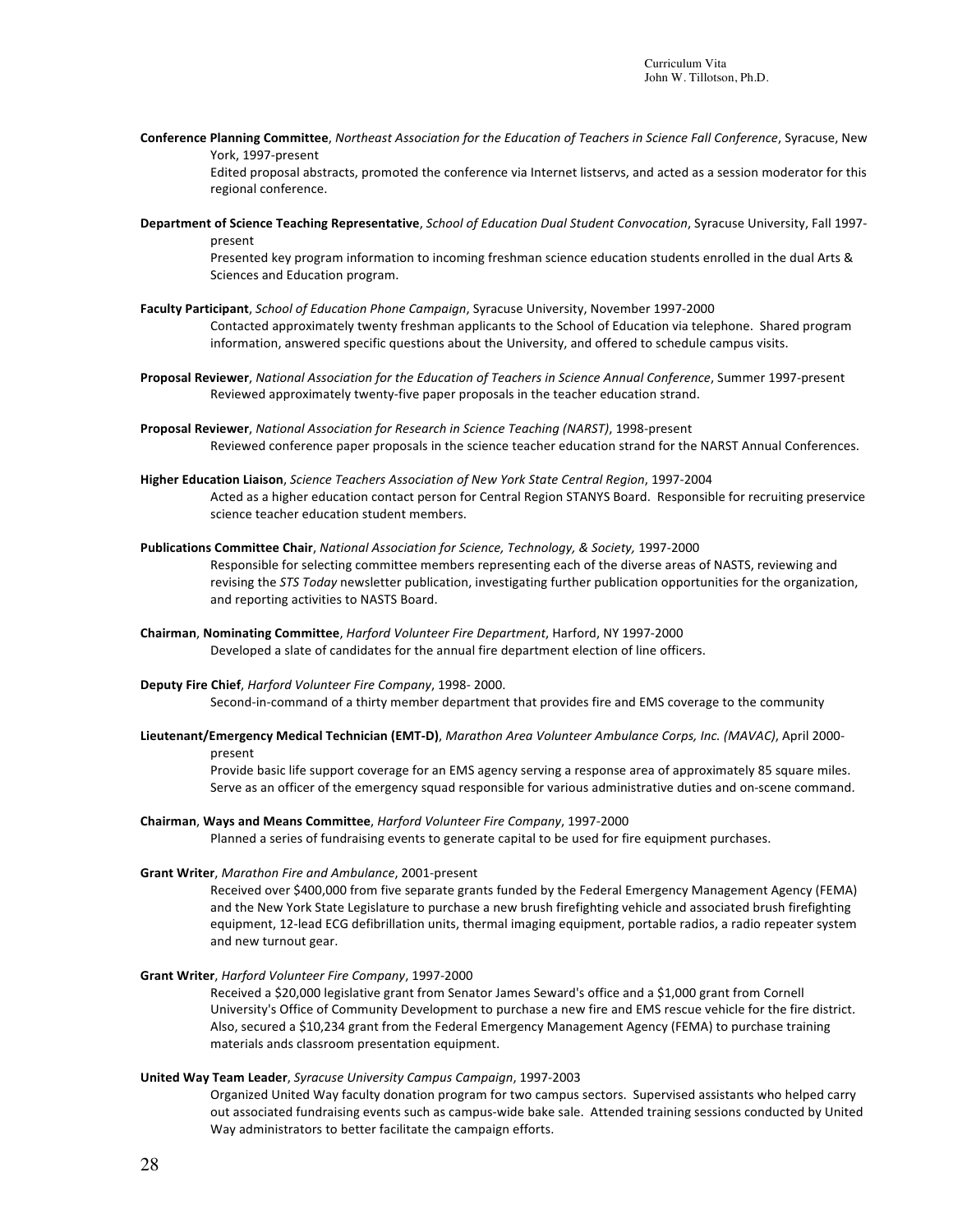**Textbook Reviewer**, *Harper Collins Publishing, 1996*

Hassard, J. (1992). Minds on science: Middle and secondary school methods. Reviewed textbook and offered feedback on proposed revisions.

- Project Evaluation Consultant, Bristol-Myers Squibb Science Horizons Project, October 1996-December 1996 Provided technical assistance concerning the evaluation of a summer science program designed to boost middle school students' interest in science as a career option.
- Workshop Assistant, Syracuse University's Chemistry Day at the Museum of Science and Technology, November 1996 Facilitated a hands-on workshop designed for K-6 students to teach them about properties of matter.
- Conference Planning Committee, North Central Association for the Education of Teachers in Science Fall Conference, Iowa City, Iowa, October 1996

Coordinated facilities arrangements, AV equipment availability, and social events associated with the conference.

- Grant Writing Workshop Group Leader, *NSF Grant Proposal Writing Retreat*, Purdue University, December 1995 Invited to serve as a group leader in charge of the development of the preservice and beginning teacher experiences, support systems, and professional development components of a NSF grant proposal. Involved coordinating efforts with other group leaders, 25 workshop participants, and NSF grant-writing consultants at Purdue.
- Panelist, Internal Review Board Evaluation, University of Iowa, November 1995 Selected to be interviewed by an internal review board committee conducting an evaluation of the Science Education Center at Iowa. Interview dealt with the professional preparation that graduate students in Science Education received.
- Departmental Self-Study Assistant, *Science Education Center*, University of Iowa, April 1995 Chosen by the faculty committee to conduct a focus group interview with representative graduate students from the Science Education Center concerning their evaluation of the science education program at lowa. Interviews were videotaped and incorporated into an overall department self-study report.
- **Interim Project Coordinator**, *Salish Research Project*, University of Iowa, Fall 1993

Held position from the time initial funding was received until a full-time Project Coordinator was hired. Established contact with nine other Salish sites, as well as personnel at National Center for Improving Science Education, the Council of Scientific Society Presidents, and the U.S. Department of Education. Orchestrated Salish Leadership Conference held in El Paso, Texas, January 1994.

- **Alternate Representative**, *Graduate Students in Science Education*, University of Iowa, 1994-1995 Served as a department alternate on the Graduate Student Senate at the University of Iowa.
- **Private Chemistry Tutor**, Iowa City, Iowa, 1993 Acted as paid tutor for high school student preparing to take SAT Standardized Achievement Exam in chemistry.
- Field Trip Chaperone, *Iowa City Area Science Center, Inc.*, 1993
	- Coordinated a science-oriented field trip for thirty junior high students including a nature hike and exploration of natural limestone caves.
- **President**, *SUNY Cortland Chemistry Club*, 1990-1991 Provided leadership during club activities and presented budget requests to Student Activities Board.
- **High School GED Tutor**, Harford, New York, 1990

Tutored an adult student to successful achievement of high school equivalency diploma.

# **EDITORIAL BOARDS**

- Manuscript reviewer for the Journal of Science Teacher Education, 2012-present
- $\triangleright$  Manuscript reviewer for the Journal of Research in Science Teaching, 1998-present